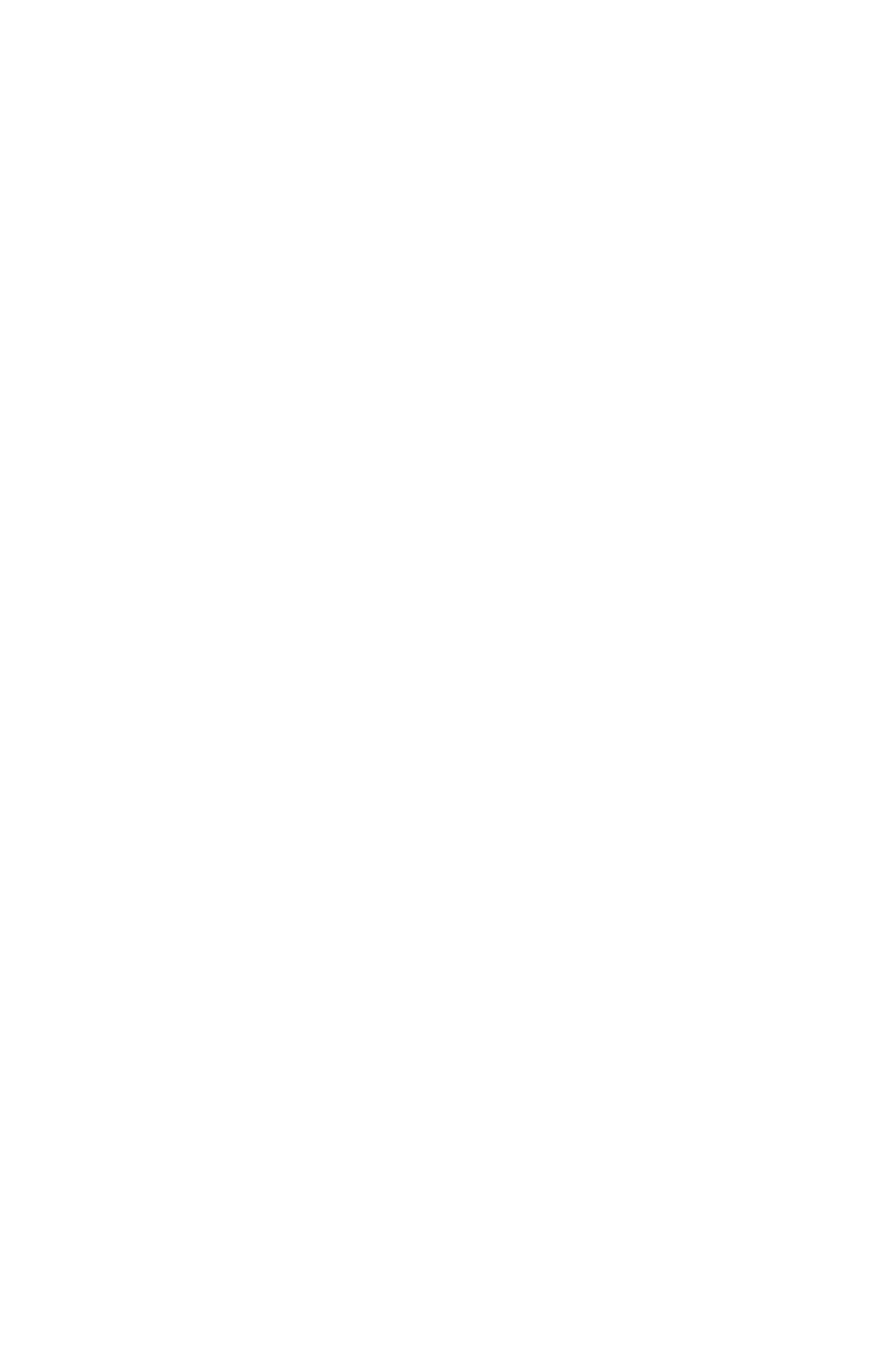#### General Editor

d. e. luscombe Leverhulme Personal Research Professor of Medieval History, University of Sheffield Advisory Editors: r. b. dobson Professor of Medieval History, University of Cambridge, and Fellow of Christ's College

rosamond mckitterick

Professor of Early Medieval European History, University of Cambridge, and Fellow of Newnham College

The series Cambridge Studies in Medieval Life and Thought was inaugurated by G. G. Coulton in 1921. Professor D. E. Luscombe now acts as General Editor of the Fourth Series, with Professor R. B. Dobson and Professor Rosamond McKitterick as Advisory Editors. The series brings together outstanding work by medieval scholars over a wide range of human endeavour extending from political economy to the history of ideas.

For a list of titles in the series, see end of book.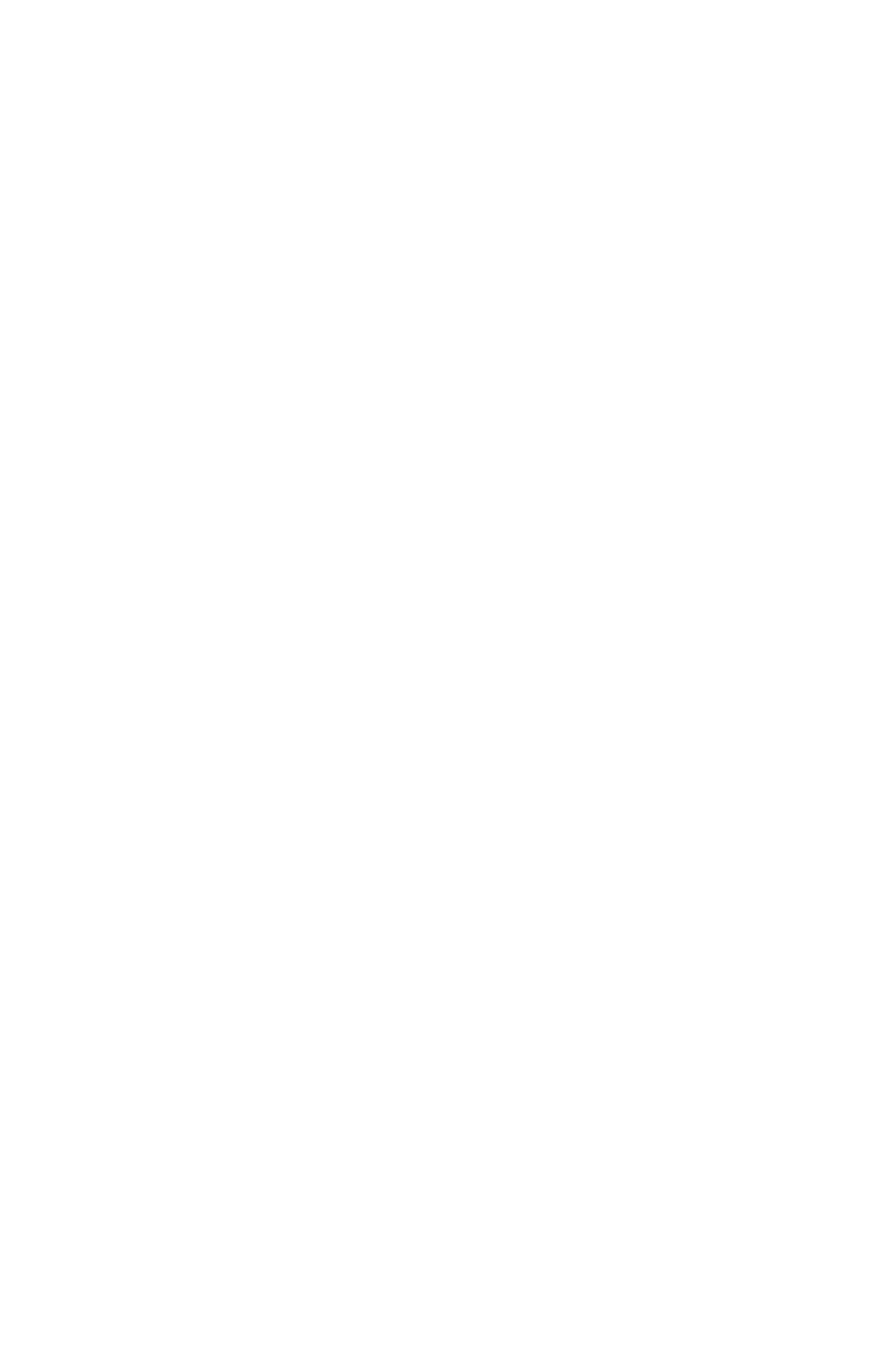# COLONISATION AND CONQUEST IN MEDIEVAL IRELAND

The English in Louth,  $1170-1330$ 

BRENDAN SMITH

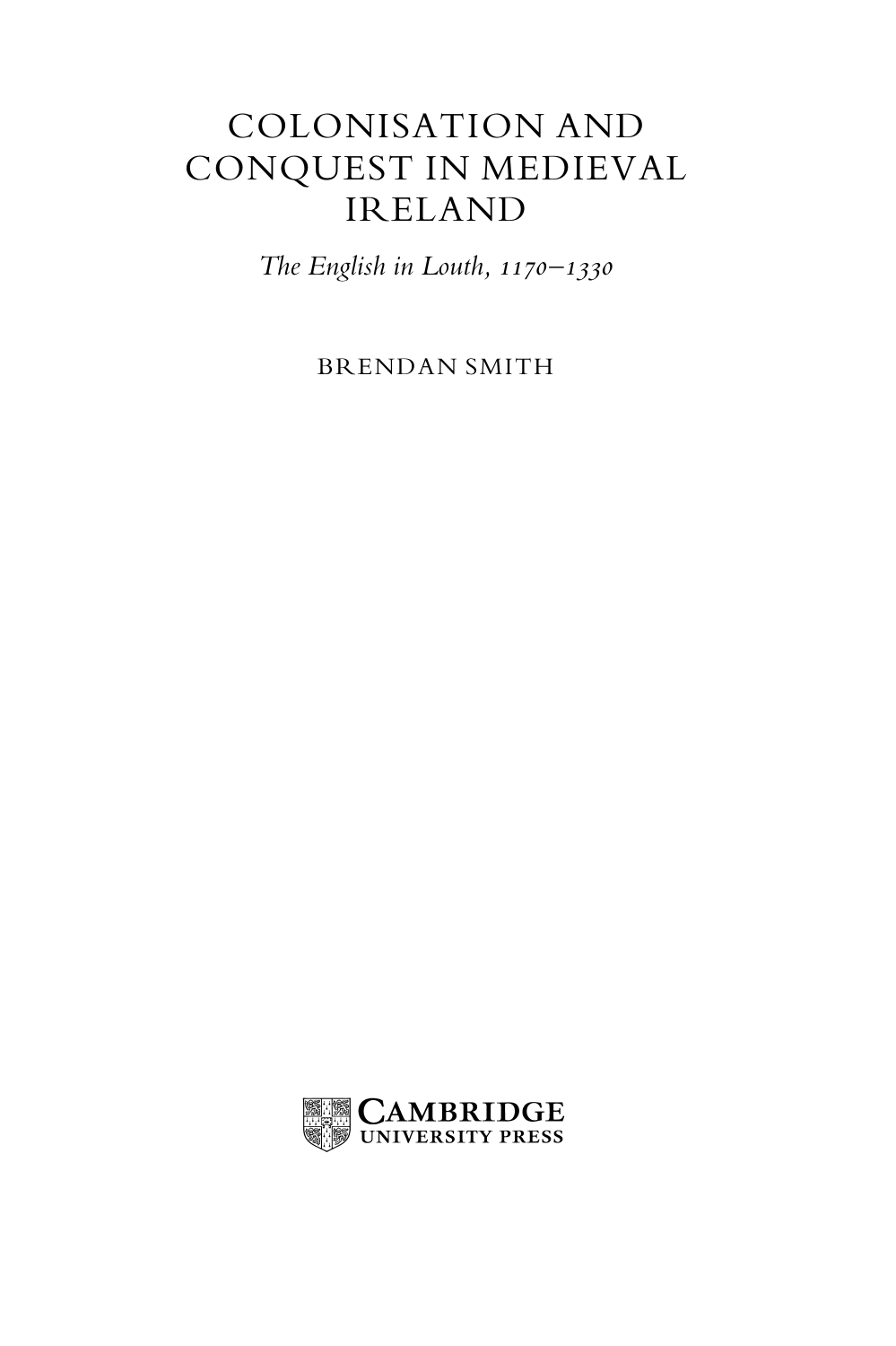#### published by the press syndicate of the university of cambridge The Pitt Building, Trumpington Street, Cambridge CB2 1RP United Kingdom

cambridge university press

The Edinburgh Building, Cambridge cb2 2ru, UK http://www.cup.cam.ac.uk 40 West 20th Street, New York, ny 10011±4211, USA http://www.cup.org 10 Stamford Road, Oakleigh, Melbourne 3166, Australia

C Brendan Smith 1999

This book is in copyright. Subject to statutory exception and to the provisions of relevant collective licensing agreements, no reproduction of any part may take place without the written permission of Cambridge University Press.

First published 1999

Printed in the United Kingdom at the University Press, Cambridge

Typeset in  $10/12$  Bembo  $[CE]$ 

A catalogue record for this book is available from the British Library

Library of Congress cataloguing in publication data

Smith, Brendan. Colonisation and conquest in medieval Ireland: the English in Louth, 1170-1330 / Brendan Smith. p. cm. - (Cambridge studies in medieval life and thought) Includes bibliographical references and index. ISBN 0 521 57320 3 1. Louth (Ireland: County) - History. 2. Normans - Ireland - Louth  $(County) - History - To 1500.$  3. Ireland - History - English Conquest, 1166±1186. 4. Ireland ± History ± To 1603. I. Title. II. Series. DA990.L89S65 1999 941.8'25 - dc21 98-38421 CIP

ISBN 0521 57320 3 hardback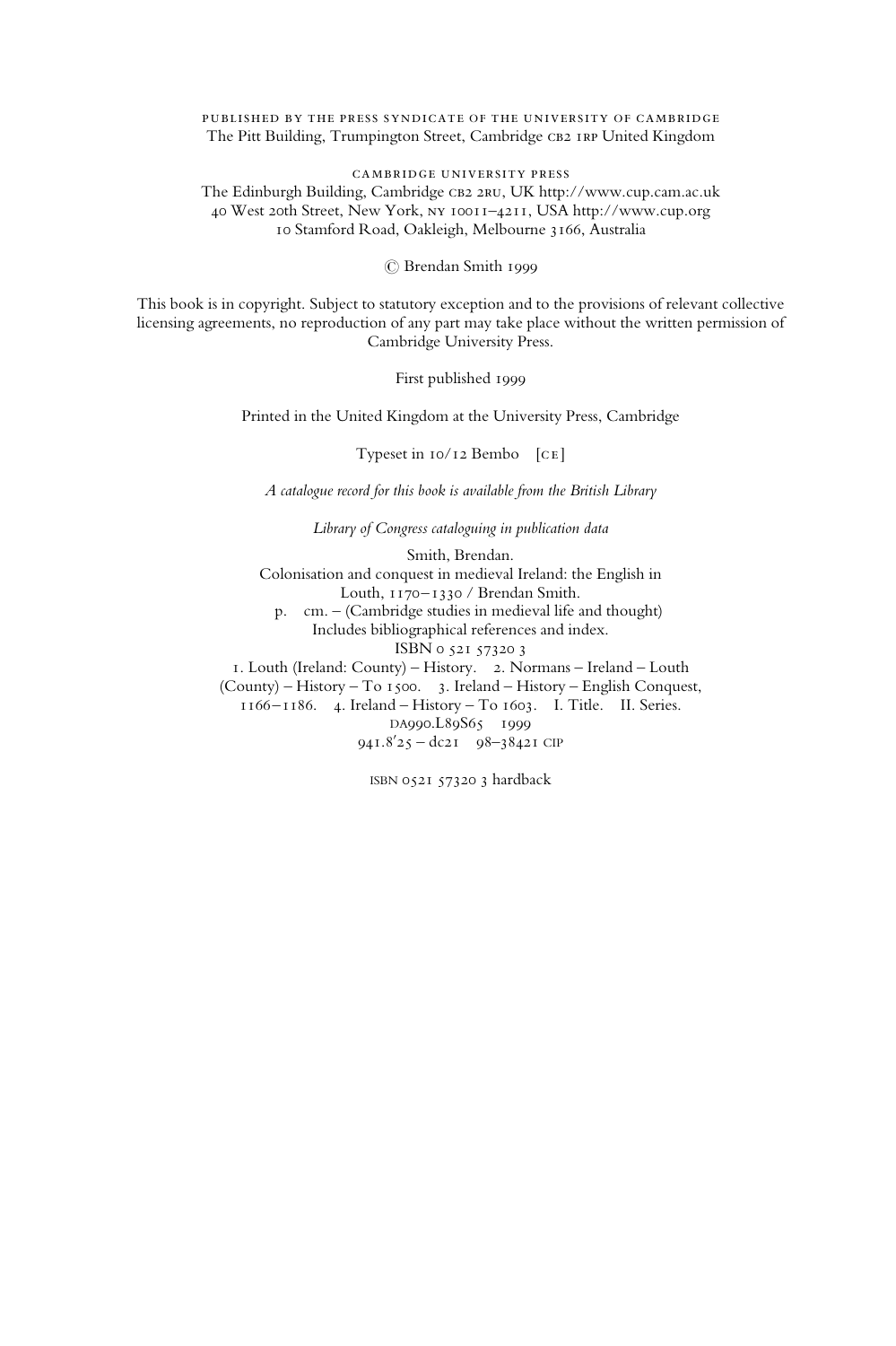For Andrew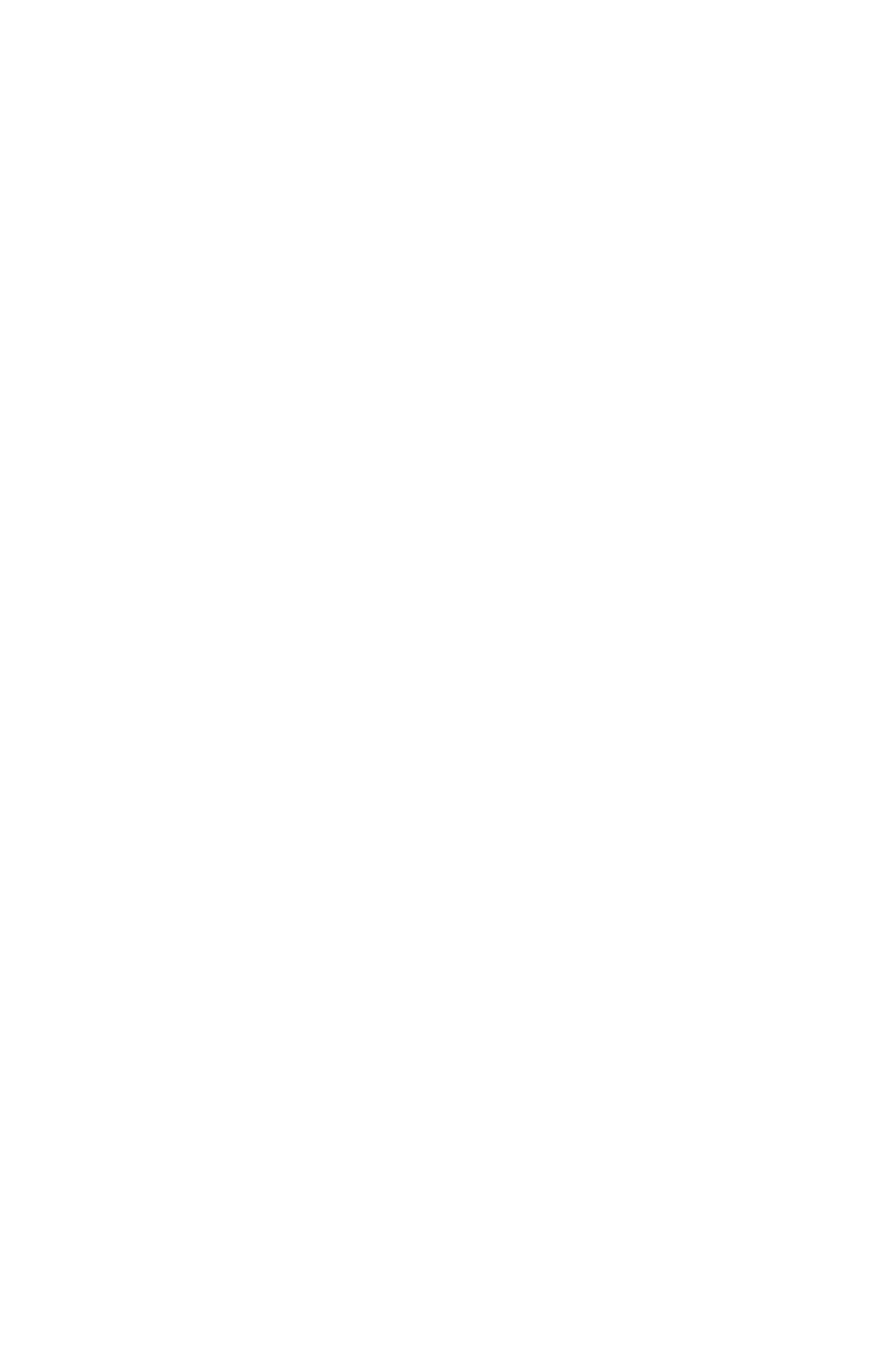### **CONTENTS**

|                       | List of maps                             | X               |
|-----------------------|------------------------------------------|-----------------|
|                       | Acknowledgements                         | хi              |
| List of abbreviations |                                          | <b>X11</b>      |
|                       | Introduction                             | T               |
| $\mathbf I$           | The Ua Cerbaill kingdom of Airgialla     | ΙO              |
| $\overline{2}$        | The coming of the English                | 28              |
| 3                     | Irish responses                          | 53              |
| $\overline{4}$        | English and Irish                        | 74              |
| $\mathcal{S}$         | Authority and community                  | 93              |
| 6                     | The bonds of colonial society            | I <sub>22</sub> |
| 7                     | The English of Louth and the king's wars | 140             |
|                       | Conclusion                               | 156             |
|                       | Bibliography                             | 160             |
| Index                 |                                          | I77             |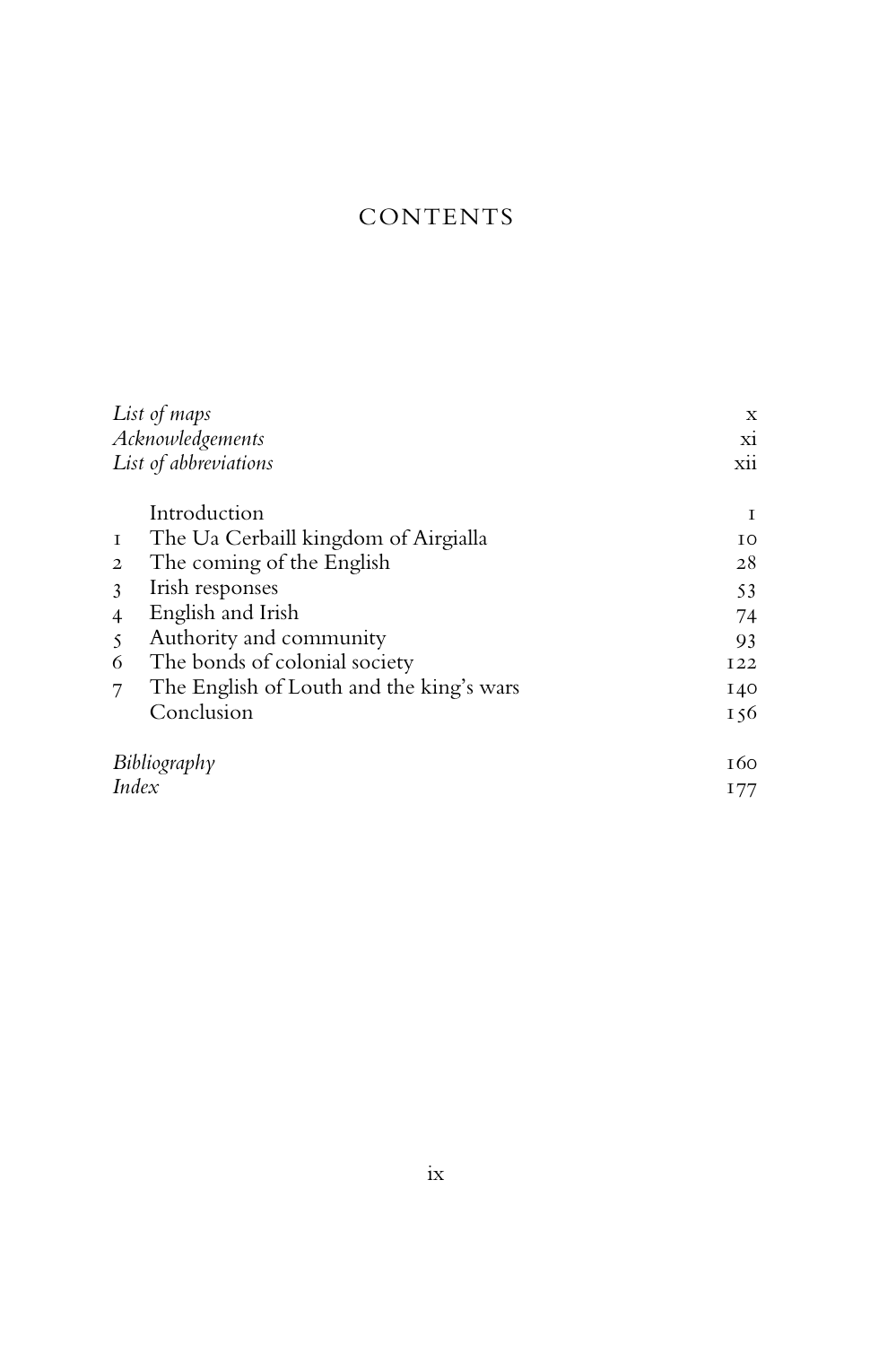### MAPS

| I Eastern Ireland                             | 4          |
|-----------------------------------------------|------------|
| 2 The 1160s: politics and religion            | T 8        |
| 3 Motte-castles in county Louth               | 47         |
| 4 The Bruce invasion and county Louth, 1315   | I07        |
| 5 Disturbances in county Louth, $1311 - 1229$ | <b>120</b> |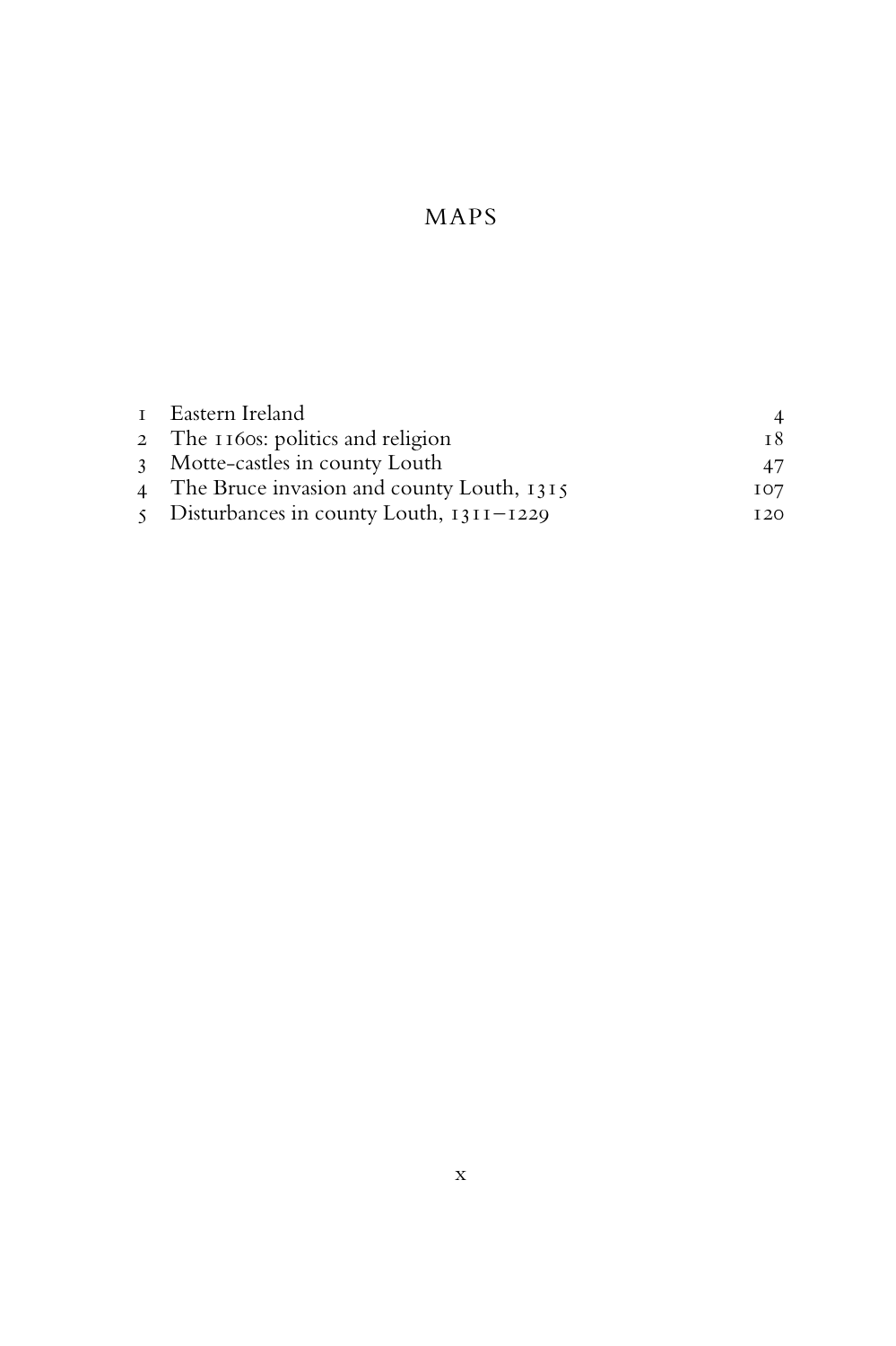### ACKNOWLEDGEMENTS

I have had the pleasure in the course of writing this book of meeting many people from Louth who have kindly shared their knowledge of their county with an outsider. I have been particularly fortunate to have had at my disposal the Louth Archaeological and Historical Journal, the best of all the Irish local history journals, and its editor, Mr Noel Ross, deserves my special thanks for his kind assistance.

I have accumulated more debts of gratitude on both sides of the Irish Sea while writing this book than I can hope to acknowledge here. My Ph.D. supervisor at Trinity College Dublin, Professor James Lydon, has been unfailingly helpful at all stages, while Professor Pádraig Ó Riain of University College Cork has generously made available to me his knowledge of twelfth- and thirteenth-century Irish hagiography. I am grateful to the University of Bristol Arts Faculty Research Fund Committee for financial support and to Mrs Sue Grice of the Department of Archaeology for designing the maps. My fellow medievalists at the University of Bristol, Mr Ian Wei, Dr Marcus Bull, Dr Penny Galloway and Mr John Moore have provided me with much encouragement and I am indebted to Dr Fernando Cervantes, Dr Teresa Bridgeman, Dr Don Mowbray and Dr Eugene Flanagan for their friendship and advice. The kind assistance of Miss Caroline Palmer at proof stage is also much appreciated. Finally I would like to thank my parents without whose constant support this book would not have been written.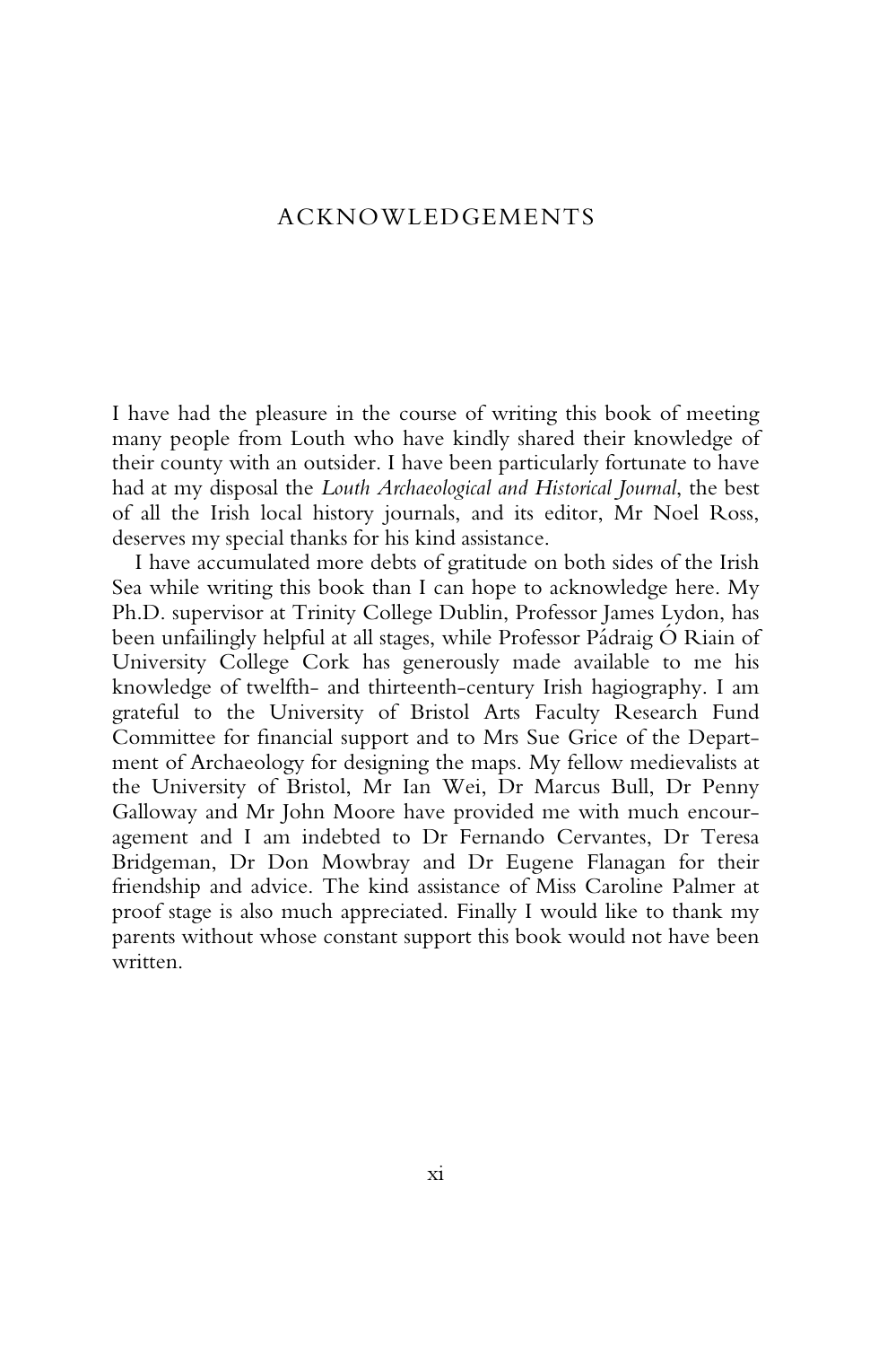## ABBREVIATIONS

| АC            | Annála Connacht; The Annals of Connacht          |
|---------------|--------------------------------------------------|
|               | $(A.D. 1224-1544)$ , ed. A. Martin Freeman       |
|               | (Dublin, 1944)                                   |
| AFM           | Annála Ríoghachta Éireann; Annals of the         |
|               | Kingdom of Ireland by the Four Masters from the  |
|               | earliest period to the year 1616, ed. and trans. |
|               | John O' Donovan, 7 vols. (Dublin, 1851;          |
|               | reprint, New York, 1966)                         |
| AI            | The Annals of Inisfallen (MS Rawlinson B         |
|               | 503), ed. and trans. S. Mac Airt (Dublin,        |
|               | 1951)                                            |
| ALC           | The Annals of Loch Cé: A Chronicle of Irish      |
|               | Affairs, 1014-1690, ed. W. M. Hennessy, 2        |
|               | vols. (London, 1871)                             |
| AТ            | 'The annals of Tigernach', ed. Wh. Stokes,       |
|               | Revue Celtique, $16-18$ ( $1895-7$ ); (reprinted |
|               | in two vols., Felinfach, 1993).                  |
| AU            | Annála Uladh, Annals of Ulster: otherwise        |
|               | Annala Senait, Annals of Senat: a Chronicle of   |
|               | Irish Affairs, 431–1131, 1155–1541, ed. W. M.    |
|               | Hennessy and B. Mac Carthy, 4 vols.              |
|               | (Dublin, 1887–1901)                              |
| Anal. Hib.    | Analecta Hibernica, Including the Reports of the |
|               | Irish Manuscripts Commission (Dublin,            |
|               | $1930 - )$                                       |
| Archiv. Hib.  | Archivium Hibernicum: or Irish Historical        |
|               | Records (Catholic Record Society of Ireland,     |
|               | Maynooth, 1912-)                                 |
| bar.          | barony                                           |
| Book of Howth | The Book of Howth, Calendar of the Carew         |
|               |                                                  |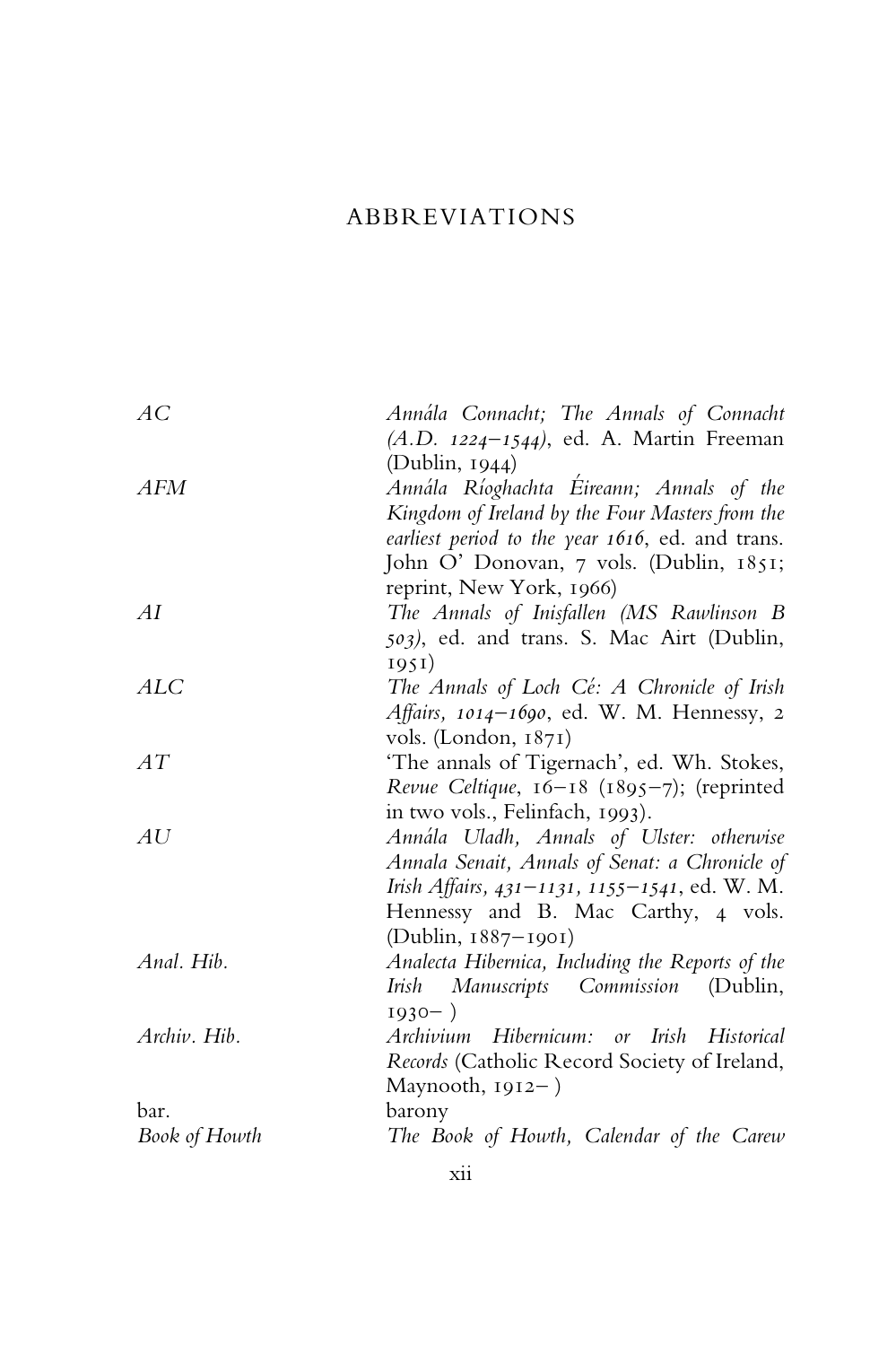|                            | Manuscripts, vol. vi, ed. J. S. Brewer and          |
|----------------------------|-----------------------------------------------------|
|                            | W. Bullin (London, 1871)                            |
| CCR                        | Calendar of the Close Rolls (London, 1900-)         |
| C. Chart. R.               | Calendar of the Charter Rolls, 6 vols.              |
|                            | (London, 1903–27)                                   |
| CFR                        | Calendar of the Fine Rolls, 22 vols. (London,       |
|                            | $1911 - 62$                                         |
| CIPM                       | Calendar of Inquisitions Post Mortem, 19 vols.      |
|                            | (London, 1904-92)                                   |
| $C$ J $R$                  | Calendar of the Justiciary Rolls, or Proceedings in |
|                            | the Court of the Justiciar of Ireland (Dublin,      |
|                            | $1905 - )$                                          |
| CPR                        | Calendar of the Patent Rolls<br>(London,            |
|                            | $1906 - )$                                          |
| Cal. Doc. Ire.             | Calendar of Documents Relating to Ireland, ed.      |
|                            | S.<br>Sweetman, 5 vols. (London,<br>Н.              |
|                            | $1875 - 86$                                         |
| Cal. Papal Letters         | Calendar of Entries in the Papal Registers          |
|                            | Relating to Great Britain and Ireland: Papal        |
|                            | Letters (London, 1893-)                             |
| Chartul. St Mary's, Dublin | Chartularies of St Mary's Abbey, Dublin             |
|                            | and Annals of Ireland, 1162-1370, ed. J. T.         |
|                            | Gilbert, 2 vols. (London, 1884-6)                   |
| Cl. R.                     | Close Rolls of the Reign of Henry III, 14 vols.     |
|                            | (London, 1902-38)                                   |
| Clyn, Annals               | The Annals of Ireland by Friar John Clyn and        |
|                            | Thady Dowling, Together with the Annals of          |
|                            | Ross, ed. R. Butler (Dublin, 1849)                  |
| Craig, 'Memoranda roll 3   | D. Craig, 'The Memoranda roll of the Irish          |
| Edward II'                 | Exchequer for 3 Edward II' (Ph.D. thesis,           |
|                            | University of Dublin, 1984)                         |
| DNB                        | Dictionary of National Biography, ed. Leslie        |
|                            | Stephen and Sidney Lee, 66 vols. (London,           |
|                            | 1885-1901; reprinted with corrections, 22           |
|                            | vols., London, 1908-9)                              |
| Dowdall Deeds              | Dowdall Deeds, ed. C. McNeill and A. J.             |
|                            | Otway-Ruthven (IMC, Dublin, 1960)                   |
| EHR                        | English Historical Review                           |
| Early Statutes             | Statutes and Ordinances and Acts of the Parlia-     |
|                            | ment of Ireland, King John to Henry V, ed.          |
|                            | H. F. Berry (Dublin, 1907)                          |
| Foedera                    | Foedera, Conventiones, Litterae et Cuiuscunque      |
|                            |                                                     |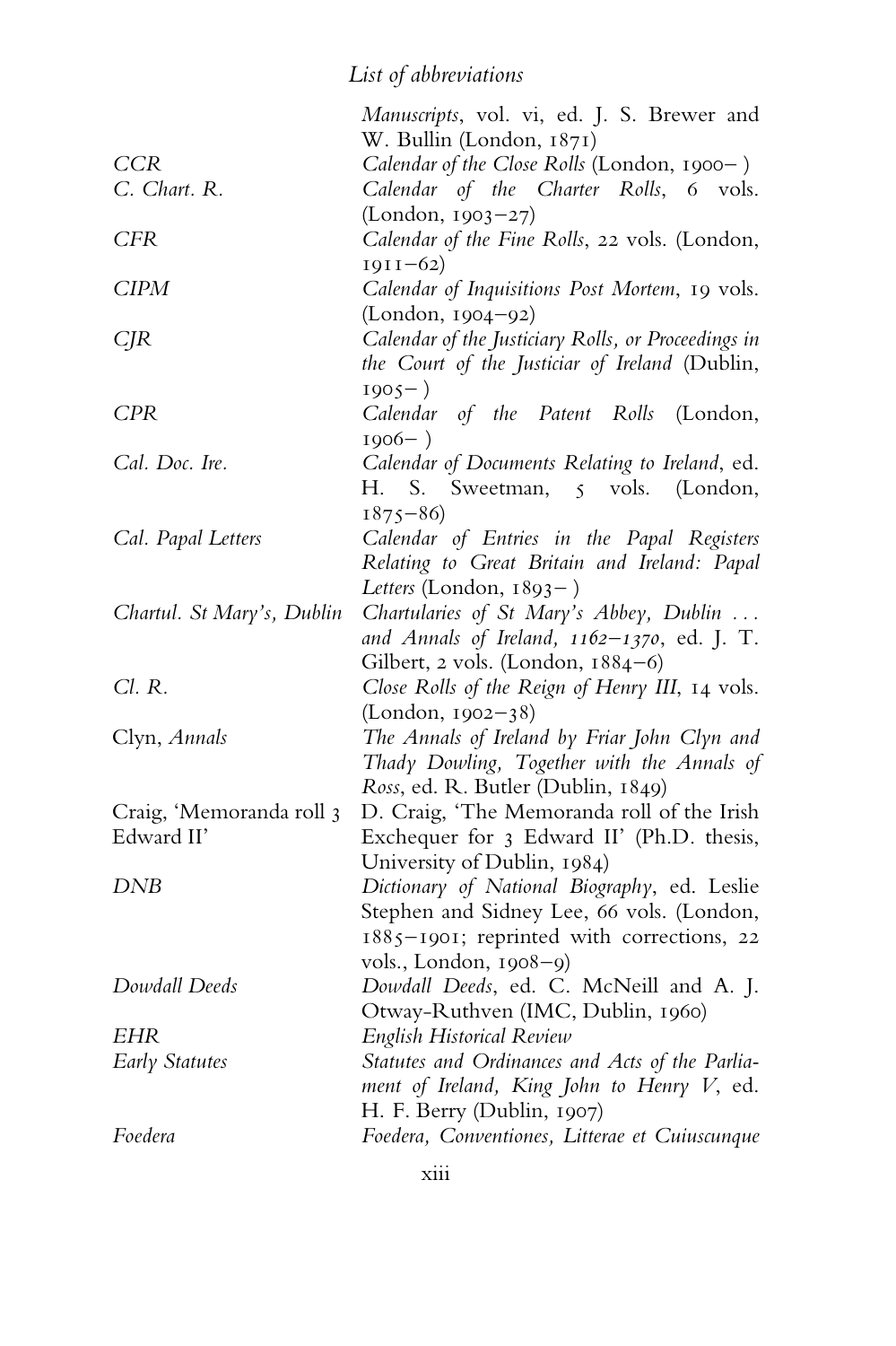|                         | Generis Acta Publica, ed. T. Rymer (London,<br>$1816 - 69$                              |
|-------------------------|-----------------------------------------------------------------------------------------|
| G.E.C.                  | G. E. C[okayne], The Complete Peerage of                                                |
|                         | England, Scotland, Ireland, Great Britain and                                           |
|                         | the United Kingdom  8 vols. (Exeter,                                                    |
|                         | 1887-98); ed. Vicary Gibbs and others, 13                                               |
|                         | vols. (London, 1910–59)                                                                 |
| Giraldus, Expugnatio    | Giraldus Cambrensis, Expugnatio Hibernica:                                              |
|                         | the Conquest of Ireland, ed. A. B. Scott and                                            |
|                         | F. X. Martin (Dublin, 1978)                                                             |
| Giraldus, Topographia   | Giraldus Cambrensis, The History and Topo-                                              |
|                         |                                                                                         |
|                         | graphy of Ireland, ed. J. J. O Meara (Moun-                                             |
|                         | trath and Harmondsworth, 1982)                                                          |
| Gormanston Reg.         | Calendar of the Gormanston Register, ed. James                                          |
|                         | Mills and M. J. McEnery (RSAI, Dublin,                                                  |
|                         | 1916)                                                                                   |
| Gwynn and Hadcock,      | A. Gwynn, and R. N. Hadcock, Medieval                                                   |
| Med. Religious Houses   | Religious Houses: Ireland (London, 1972)                                                |
| Hist. & Mun. Docs. Ire. | Historic and Municipal Documents of Ireland,                                            |
|                         | 1172-1320, ed. J. T. Gilbert (London,                                                   |
|                         |                                                                                         |
|                         | 1870)                                                                                   |
| <b>IHS</b>              | <b>Irish Historical Studies</b>                                                         |
| <b>IMC</b>              | Irish Manuscripts Commission.                                                           |
| <b>ITS</b>              | Irish Texts Society.                                                                    |
| Ir. Cartul. Llanthony   | The Irish Cartularies of Llanthony Prima &                                              |
|                         | Secunda, ed. E. St John Brooks (IMC,                                                    |
|                         | Dublin, 1953)                                                                           |
| Ir. Hist. Docs.         | Irish Historical Documents 1172-1922, ed.                                               |
|                         | E. Curtis, and R. B. McDowell (London,                                                  |
|                         | 1943; reprint, 1968)                                                                    |
| Ir. Jurist              | The Irish Jurist, new ser. (Dublin, 1966-)                                              |
| Knights' Fees           | Knights' Fees in Counties Wexford, Carlow and                                           |
|                         | Kilkenny (13th-15th Century), ed. E. St John                                            |
|                         | Brooks (IMC, Dublin, 1950)                                                              |
| Louth Arch. Soc. Jn.    | Journal of the County Louth Archaeological                                              |
|                         | Society                                                                                 |
| Misc. Ir. Annals        | Miscellaneous Irish Annals (A.D. 1114-1437),                                            |
|                         | ed. S. O hInnse, Dublin Institute for Ad-                                               |
|                         | vanced Studies (Dublin, 1947)                                                           |
| NAI<br>NHI              | National Archives of Ireland, Dublin<br>A New History of Ireland, under the auspices of |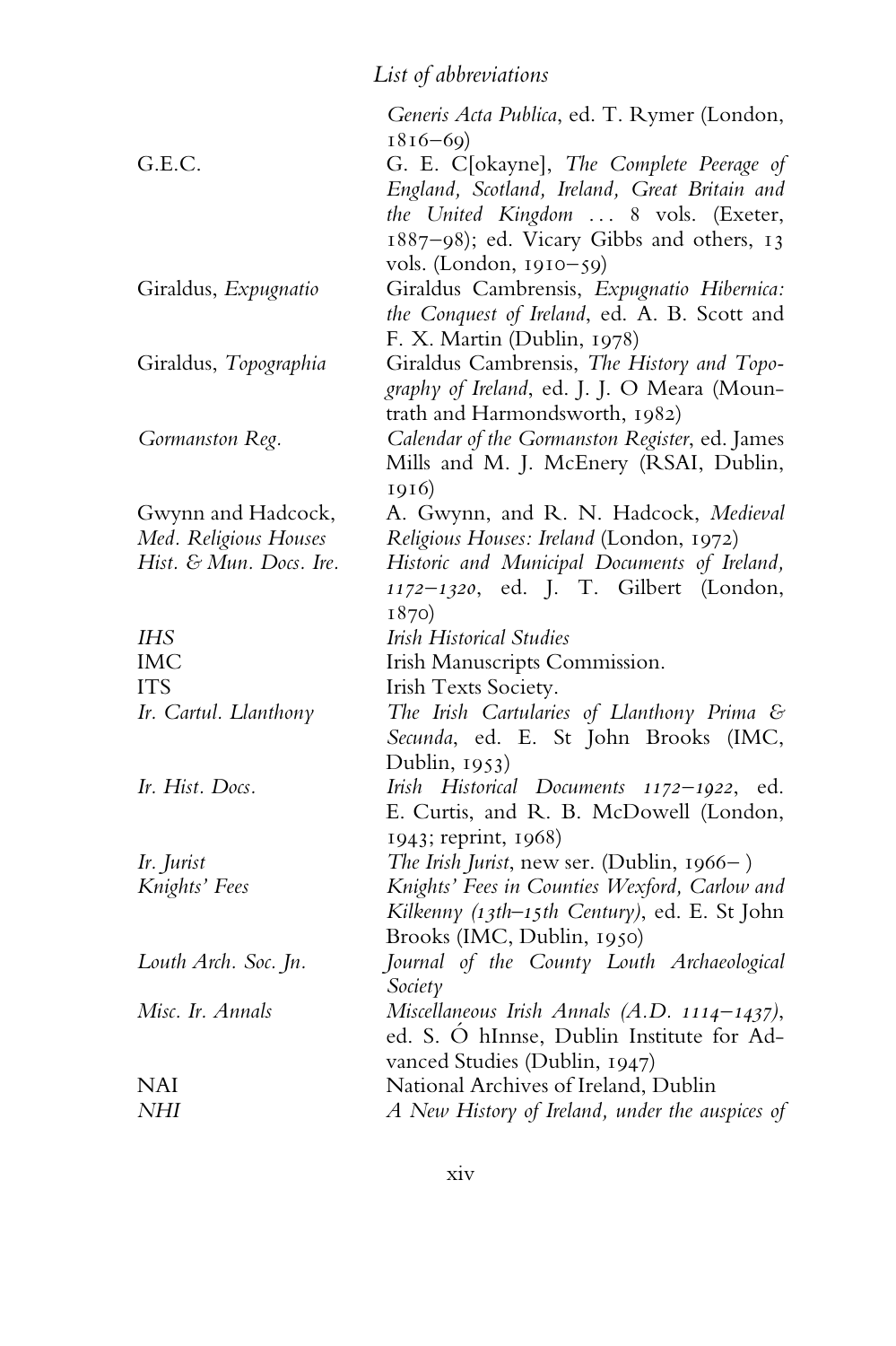|                           | the Royal Irish Academy, 9 vols. (Oxford,          |
|---------------------------|----------------------------------------------------|
|                           | $1976-$ )                                          |
| <b>NLI</b>                | National Library of Ireland                        |
| NUI                       | National University of Ireland                     |
| Ormond Deeds, 1172-1350   | Calendar of Ormond Deeds, 1172-1350 [etc],         |
|                           | ed. E. Curtis, 6 vols. (IMC, Dublin,               |
|                           | $1932 - 43)$                                       |
| PRI rep. DK 1 [etc.]      | First [etc.] Report of the Deputy Keeper of the    |
|                           | Public Records in Ireland (Dublin, 1869-)          |
| PRO                       | Public Record Office, London                       |
| <b>PRS</b>                | Pipe Roll Society, 38 vols. (1884-1925),           |
|                           | new ser., 41 vols. (1925–67)                       |
| Parl. Writs               | Parliamentary Writs and Writs of Military          |
|                           | Summons, ed. F. Palgrave, 2 vols. in 4             |
|                           | (Record Commission, London, 1827-34)               |
| Pat. R.                   | Patent Rolls, 2 vols. (London, 1901-3)             |
|                           |                                                    |
| Peritia                   | Peritia; Journal of the Medieval Academy of        |
|                           | Ireland ([Cork], 1982-)                            |
| 'Pipe Roll Ire., 1211-12' | 'The Irish pipe roll of 14 John, 1211-12', ed.     |
|                           | O. Davies and D. B. Quinn, Ulster Journal of       |
|                           | Archaeology, 3rd. ser., 4, supp. (July 1941)       |
| RIA Proc.                 | Royal Irish Academy Proceedings                    |
| RL                        | Royal and other Historical Letters illustrative of |
|                           | the Reign of Henry III, ed. W. W. Shirley, 2       |
|                           | vols. (London, 1862-6)                             |
| <b>RLC</b>                | Rotuli Litterarum Clausarum in Turri Londi-        |
|                           | nensi Asservati, ed. T. Duffus Hardy, 2 vols.      |
|                           | $(London, 1833-4)$                                 |
| RLP                       | Rotuli Litterarum Patentium in Turri Londi-        |
|                           | nensi Asservati, ed. T.<br>Duffus<br>Hardy         |
|                           | (London, 1835)                                     |
| <b>RSAI</b>               | Royal Society of Antiquaries of Ireland            |
| RSAI Jn                   | Journal of the Royal Society of Antiquaries of     |
|                           | Ireland (Dublin, 1892-)                            |
| Reg. St John, Dublin,     | Register of the Hospital of St. John the Baptist   |
|                           | Without the Newgate, Dublin, ed. E. St John        |
|                           | Brooks (IMC, Dublin, 1936)                         |
| Reg. St Thomas, Dublin    | Register of the Abbey of St Thomas the Martyr,     |
|                           | Dublin, ed. J. T. Gilbert (London, 1889)           |
| Richardson and Sayles,    | Richardson, H. G., and Sayles, G. O., The          |
| Admin. Ire.               | Administration of Ireland, 1172-1377 (Dublin,      |
|                           | 1963)                                              |
|                           |                                                    |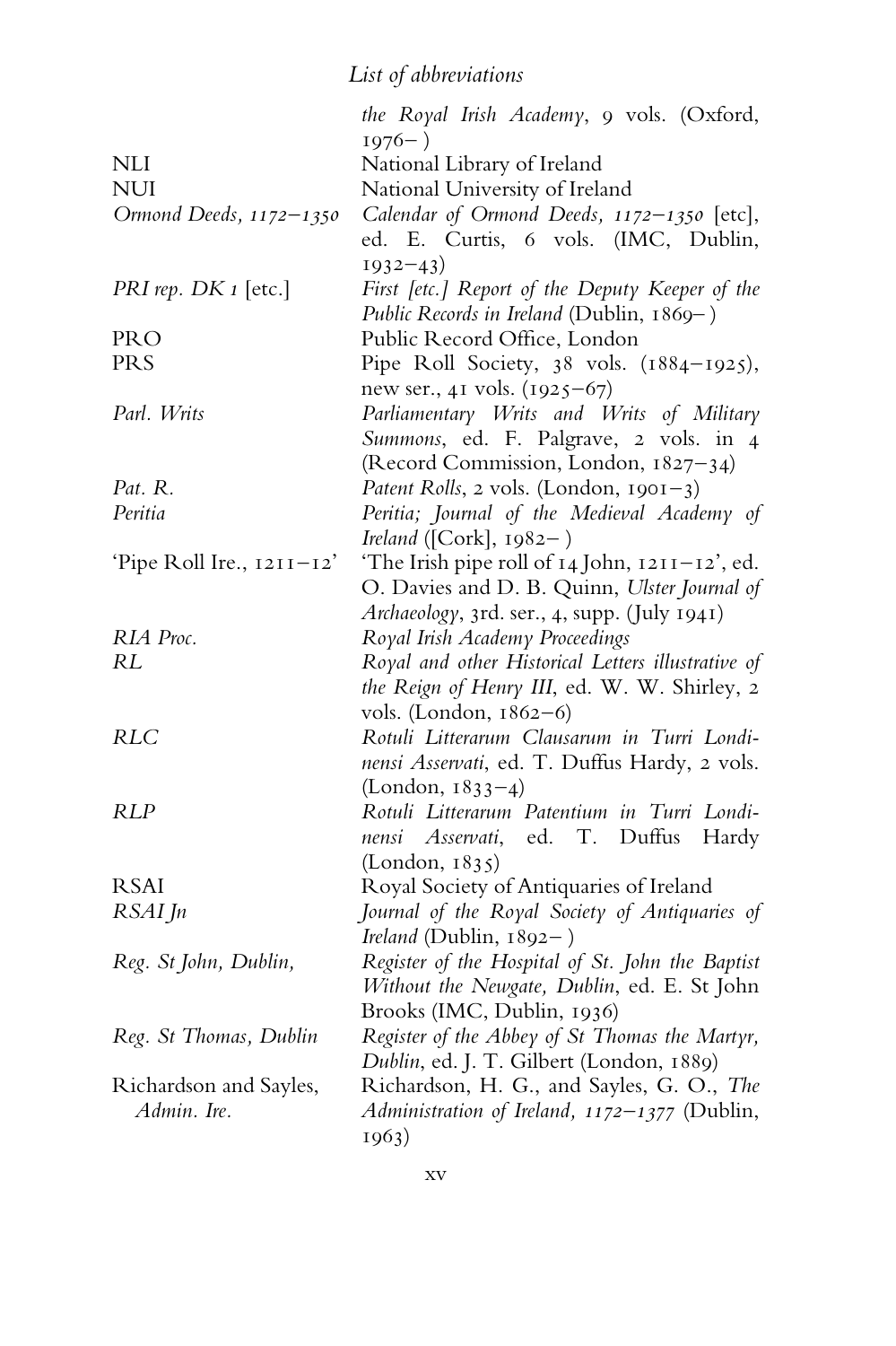| Rot. Pat. Hib.  | Rotulorum Patentium et Clausorum Cancellariae  |
|-----------------|------------------------------------------------|
|                 | Hiberniae Calendarium, ed. E. Tresham          |
|                 | (Dublin, 1828)                                 |
| s.a.            | sub anno/sub annis                             |
| <b>SHR</b>      | The Scottish Historical Review                 |
| Sayles, Affairs | Documents on the Affairs of Ireland before the |
|                 | King's Council, ed. G. O. Sayles (IMC,         |
|                 | Dublin, 1979)                                  |
| Song of Dermot  | The Song of Dermot and the Earl, ed. G.H.      |
|                 | Orpen (Oxford, 1892)                           |
| <b>TCD</b>      | Trinity College Dublin                         |
| <b>TRHS</b>     | Transactions of the Royal Historical Society   |
| VCH             | Victoria History of the Counties of England    |
| WHR             | Welsh History Review                           |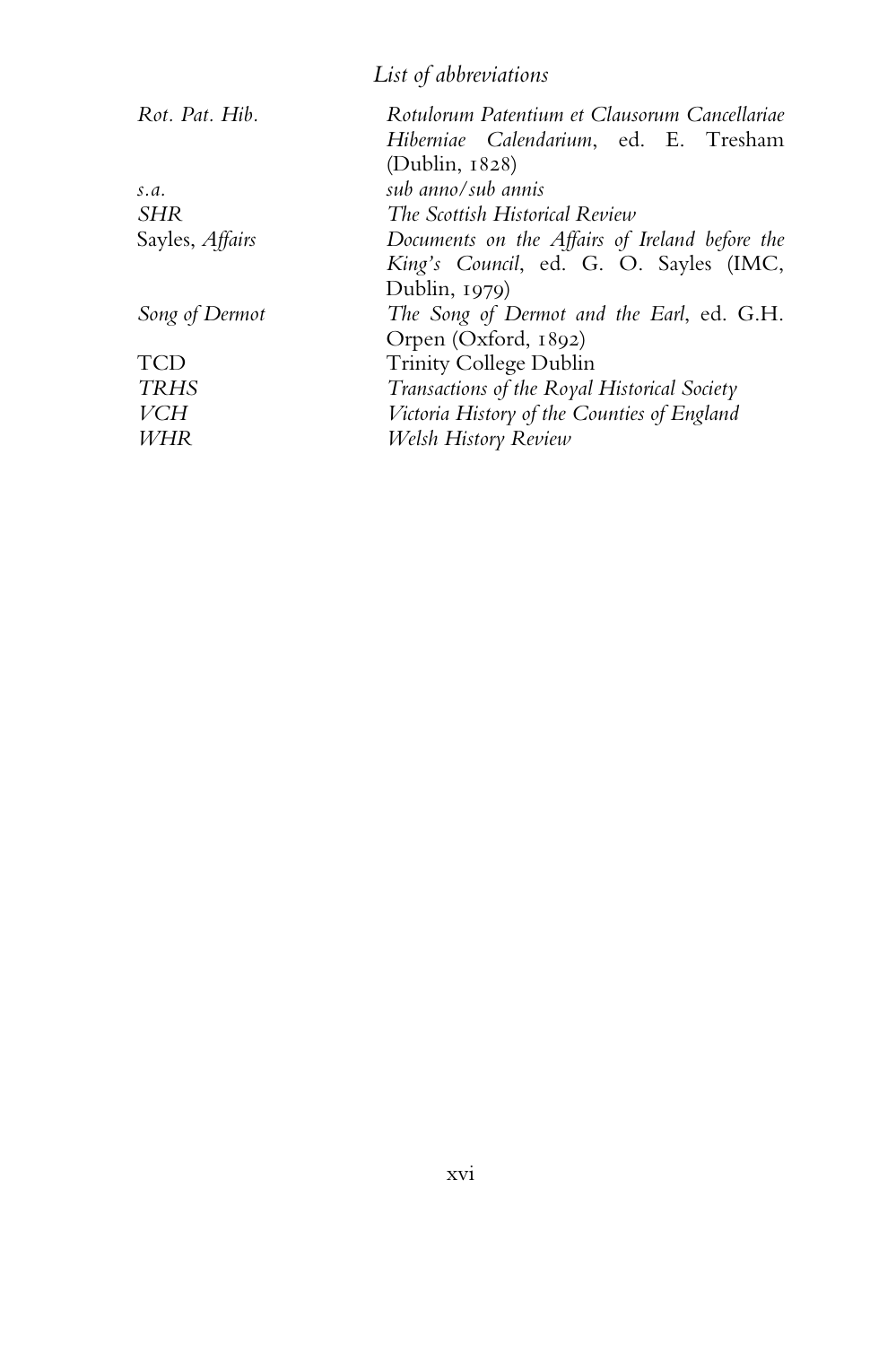### THE UA CERBAILL KINGDOM OF AIRGIALLA

Louth is the smallest of modern Ireland's thirty-two counties, comprising 82,303 hectares and 827 square kilometres. It is the most northeasterly county of the province of Leinster and borders the Irish Sea from the mouth of the river Boyne in the south to Carlingford Lough in the north, a coastline of roughly 85 kilometres in length. The most westerly point in the county is only slightly more than 20 kilometres from the sea. It is touched to the north and west by the Ulster counties of Down, Armagh and Monaghan, and to the west and south by county Meath, which now lies in Leinster. Within its small confines Louth contains a variety of terrain, but is dominated by a fertile central plain reaching from Dunleer in the south to north of Dundalk and from the coast to beyond the western boundary of the modern county. The south-Ulster drumlin belt extends into the north-west of the county and the north-east is dominated by the mountainous Cooley peninsula with its highest peak, Carlingford mountain, measuring 587 metres. To the south of the central plain an upland ridge runs from Collon in the west to Clogherhead on the coast, and south of this again the land falls away into the fertile soils of the Boyne valley.<sup>1</sup> The medieval county of Louth lacked defined boundaries to its north and west, but its modern limits represent quite closely the extent of English settlement in the Middle Ages, with Inishkeen and Donaghmoyne, which now lie in county Monaghan, being the only notable medieval settlements not now included within its confines.

`Louth' was one of two names used by the English to describe this area, the other being 'Uriel' (or less frequently 'Oriel'). The first name was an anglicisation of 'Lugmad', the town in the north of the present county which was the political and ecclesiastical centre of the pre-

<sup>&</sup>lt;sup>1</sup> Archaeological Survey of County Louth, ed. V. M. Buckley and P. D. Sweetman (Dublin, 1991), p. 5.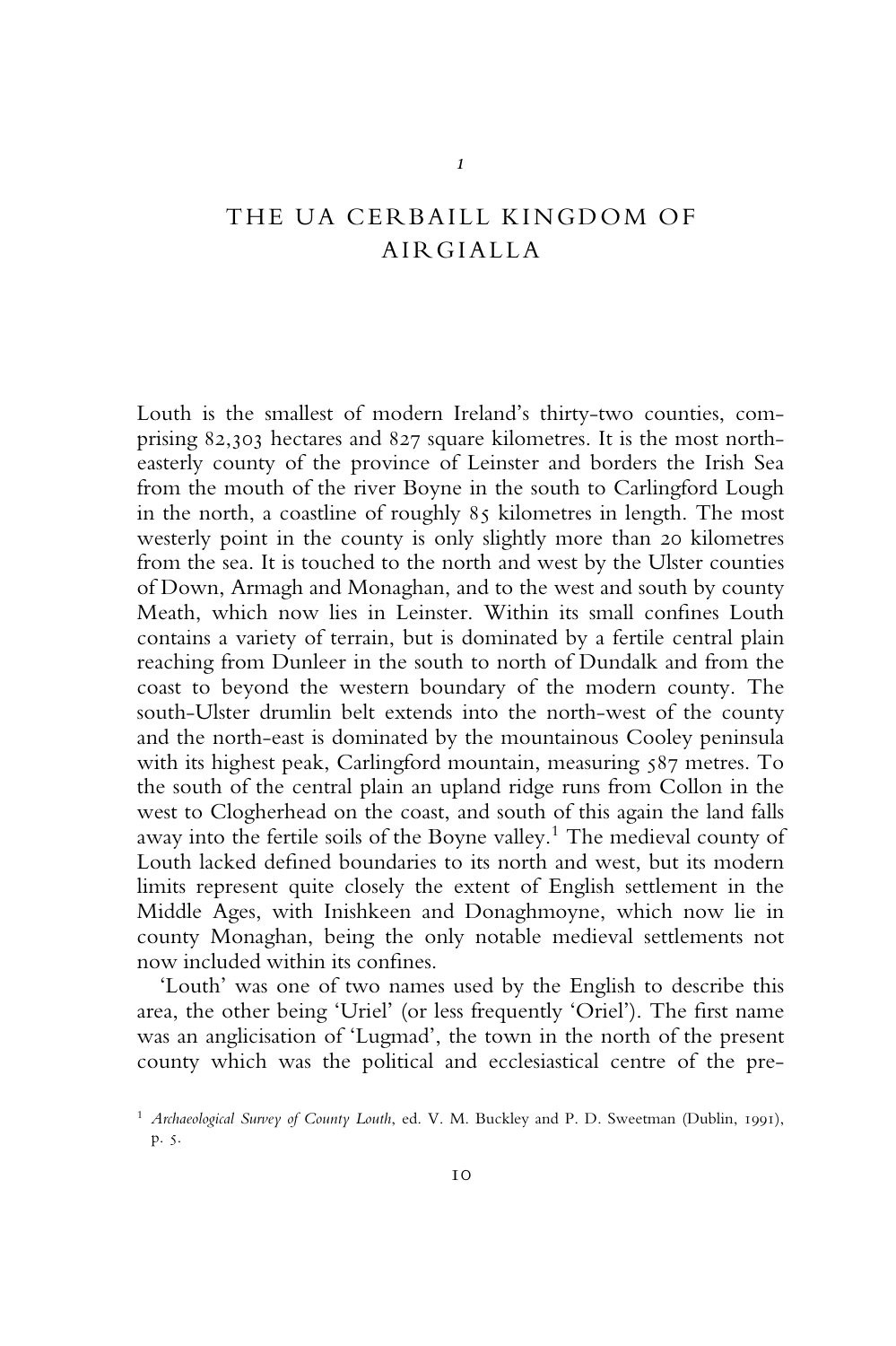existing Irish kingdom. The second name was an anglicisation of `Airgialla' which denoted both the ruling people of the area and the kingdom which they ruled. The English never succeeded in settling all the lands controlled by the Airgialla, which included what is now county Monaghan, and continued to refer to the parts which remained under Irish control as 'Uriel'. To avoid confusion, when discussing the part of the Irish kingdom which was settled by the English I will use `Louth' rather than `Uriel', and when referring to the part which remained under Irish control I will use `Airgialla'.

As is well known, the twelfth century was a time of dramatic change in Ireland, and nowhere was this more the case than in the small part of the country under discussion in this book. While the English conquest of this region is the main concern of this study, it is impossible to understand that event and its consequences without first giving due attention to the fact that this represented not the first but the second conquest which the area experienced in the course of the twelfth century. The settlement of Louth by English colonists in the years after 1185 did not entail the destruction of an ancient Irish lineage with roots in the area stretching back into the mists of time, but rather the defeat of an ambitious and highly successful parvenu dynasty which had controlled the region for little more than half a century. The Uí Cherbaill, who controlled Louth when the English arrived, had seized the opportunities presented by the upheavals of twelfth-century Irish politics to enhance their status more effectively than most dynasties of comparable status, and in the person of their outstanding leader Donnchad Ua Cerbaill, king of Airgialla 1125-68, they produced one of the most remarkable men of his generation.

Donnchad's achievements appear all the more impressive when the history of the Airgialla prior to his rise to power is borne in mind. The English translation of Airgialla is `hostage-givers' and the subordinate position suggested by the name is an accurate reflection of the steady decline of this group in the face of the rise of the Cenel nEogain people under the Uí Néill dynasty in the north of Ireland from the seventh century onwards.<sup>2</sup> It is indicative of their lowly status that until the twelfth century the Airgialla were not even considered worthy of inclusion in Irish regnal lists which refer to much smaller kingdoms elsewhere in the country. Within the Airgialla confederation there was

 $2$  The classic study of the Airgialla remains the late Cardinal  $\acute{O}$  Fiaich's MA thesis, which Seán Duffy is currently preparing for publication by the Dublin Institute for Advanced Studies. Unless otherwise noted I have relied on this work for information on the Airgialla. T. Ó Fiaich, 'The kingdom of Airgialla and its sub-kingdoms' (MA thesis, National University of Ireland, 1950); F. J. Byrne, The Rise of the Uí Néill and the High-Kingship of Ireland (Dublin, 1969), pp. 19-22.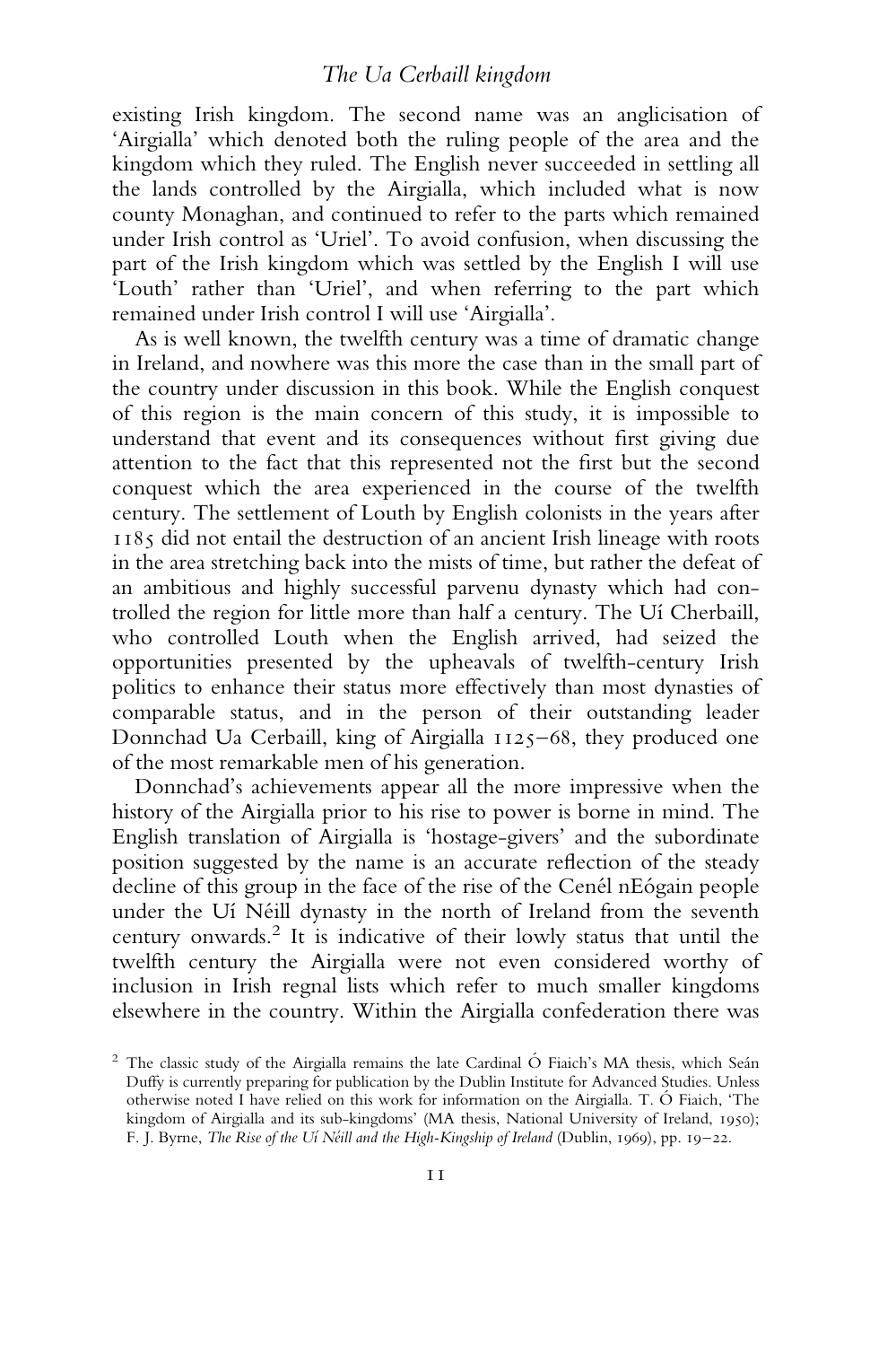#### Colonisation and conquest

a traditional split between the eastern septs centred on Armagh and the western septs centred on Clogher (co. Tyrone). No king of Airgialla had ever been drawn from the east and since the ninth century their most powerful grouping, the Airthir of Armagh, had been subject to the Cenél nEógain. In the west the most important group kingdom was that of U<sub>1</sub> Chremthainn which by the late eleventh century was controlled by the leading family of the Fir Fernmaige who used the surname Ua Cerbaill.<sup>3</sup> The rise of the Fir Fernmaige coincided with a shift in the centre of Uí Chremthainn power south from Clogher into south-east Monaghan, and by the early years of the twelfth century all of Monaghan was under Ua Cerbaill control.

In the eleventh and twelfth centuries the leading dynasties of both eastern and western Airgialla sought to expand southwards in the face of pressure from the north. The target of their expansion was the modern county Louth and this expansion drove less powerful groups before them. Sometime in the eleventh century, for instance, the Uí Méith sept under their ruling family of Ua hAnbheidh moved from their traditional base in the baronies of Monaghan and Truagh eastwards into the Cooley peninsula, where their name is remembered in the placename Omeath. Somewhat later, similar pressure forced a migration of the Mugdorna from south-east Monaghan into south Down, where they gave their name to the Mourne mountains. The early twelfth century saw the final disappearance of smaller ruling dynasties affected by this pressure, with the last king of Fir Rois in Monaghan to be mentioned in the annals dying in 1109 and his equivalent in Mugdorna dying in the following year. To the east, the leading family of the Airthir, the Uí Anluain of Armagh, pushed before them the Uí Echdach under their kings the Uí Ruadacháin. The last mention of an Ua Ruadacán king of Uí Echdach is in 1231 and their ultimate fate is revealed in a command by the king of England to the sheriff of Louth in 1354 to enquire 'if it would be to the profit of the king and the men of the marches in the parts of Dundalk that Auly O Rogan and Peter O Rogan, Irishmen, with their following [sequela] should be received into peace and allowed to dwell in the land of the Englishmen there'.<sup>4</sup> Some important social and political developments in this part of Ireland which had their origins in the period before the arrival of the English persisted after their intervention: the pressures on smaller Irish dynasties south-

 $3$  For the development of surnames in Ireland, see B. Ó Cuív, 'Personal names as an indicator of relations between native Irish and settlers in the Viking period' in Settlement and Society in Medieval Ireland. Studies Presented to Francis Xavier Martin O.S.A., ed. J. Bradley (Kilkenny, 1988), pp. 79-88.

 $4Rot. Pat. Hib., p. 50.$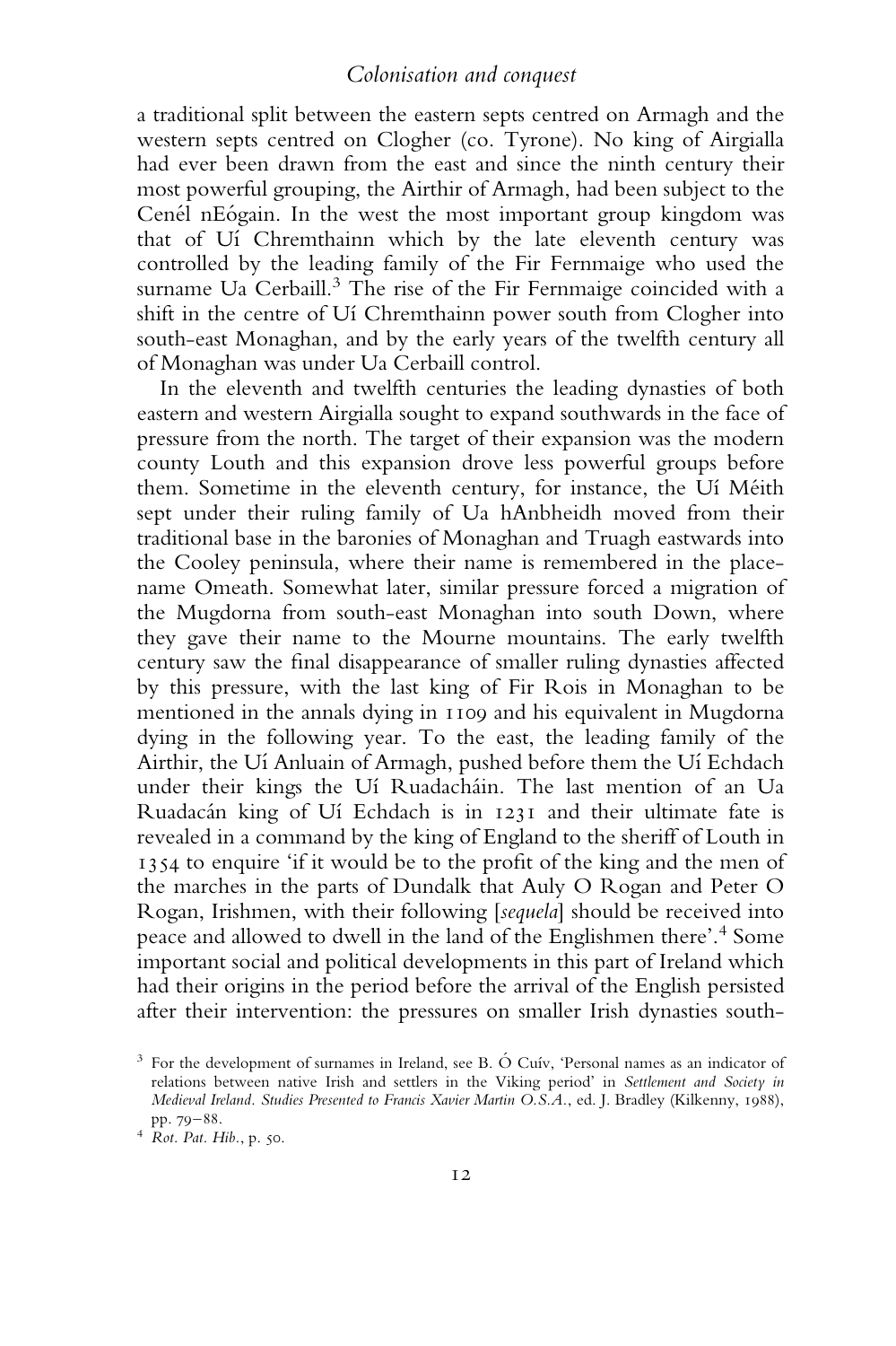wards geographically and downwards socially were among the most significant.

The ruling group in north Louth which suffered as a result of these migrations was the Conaille Muirtheimne. They had once also controlled parts of Monaghan and Armagh but had seen their lands reduced to a narrow coastal strip around Dundalk long before the twelfth century. Although `the men of Conaille' are mentioned in the annals as late as 1153 native Conaille rulers disappeared in the early 1100s and the whole area had been conquered by the Uí Cherbaill by the 1130s.<sup>5</sup> The Uí Cherbaill were not a family of ancient pre-eminence and the first king of the Fir Fernmaige of that name appears in the annals only in 1043.<sup>6</sup> Their push into south Monaghan and Louth was undertaken at the turn of the twelfth century by Cú Caisil Ua Cerbaill who in 1101 repelled a raid on his land by the king of Mide (Meath) and in the following decade annexed to the territory of the Fir Fernmaige Fir Rois, Conaille Muirtheimne and Lugmad (the modern barony of Louth). On his death in 1123 he was described in the annals as king of Fernmag, but two years later the title 'king of Airgialla' was used to describe his successor, Domnall, who was slain at Drogheda by the king of Mide.<sup>7</sup> This change of title suggests that contemporaries recognised the supremacy of the Ua Cerbaill ruler within the western portion of Airgialla by the mid-1120s. The death of Domnall Ua Cerbaill at Drogheda in 1125 indicates that by then the men of Fernmag were competing for control of the southern Louth territory of Fir arda (the modern barony of Ferrard) with its traditional overlords, the Ua Máel Sechlainn kings of Mide, under whom it was held by the men of Brega.<sup>8</sup> By 1133, when Domnall's successor Donnchad son of Cú Caisil Ua Cerbaill was raiding into Fingal in north Dublin, Fir arda was almost certainly under his control and the kingdom of Airgialla must therefore have stretched to the Boyne.<sup>9</sup>

Donnchad had been installed as king of Airgialla in 1125 by the king of Connacht and claimant to the high-kingship of Ireland, Toirdelbach Ua Conchobair, who was then at the height of his power.<sup>10</sup> His main

- 
- % AFM s.a. 1043.<br>
7 AFM s.a. 1123; AT s.a. 1125.<br>
8 P. Walsh, `Meath in the Book of Rights' in Ryan, ed., Féil-Sgríbhinn Eoin Mhic Néill,<br>
pp. 508–21.
- <sup>9</sup> L. P. Murray, 'The ancient territories of Oirghialla, Uladh and Conailli Muirthemhne', Louth Arch. Soc. Jn. 3 (1912), pp. 52-65; D. Mac Íomhair (Mac Ivor), 'The history of Fir Rois', ibid. 15 (1964), pp.  $321-48$ .<br><sup>10</sup> *Misc. Ir. Annals s.a.* 1125.

<sup>&</sup>lt;sup>5</sup> L. P. Murray, 'The Pictish kingdom of Conaille–Muirthemhne' in *Féil-Sgríbhinn Eoin Mhic Néill*, ed. J. Ryan (Dublin, 1940), pp. 445–53.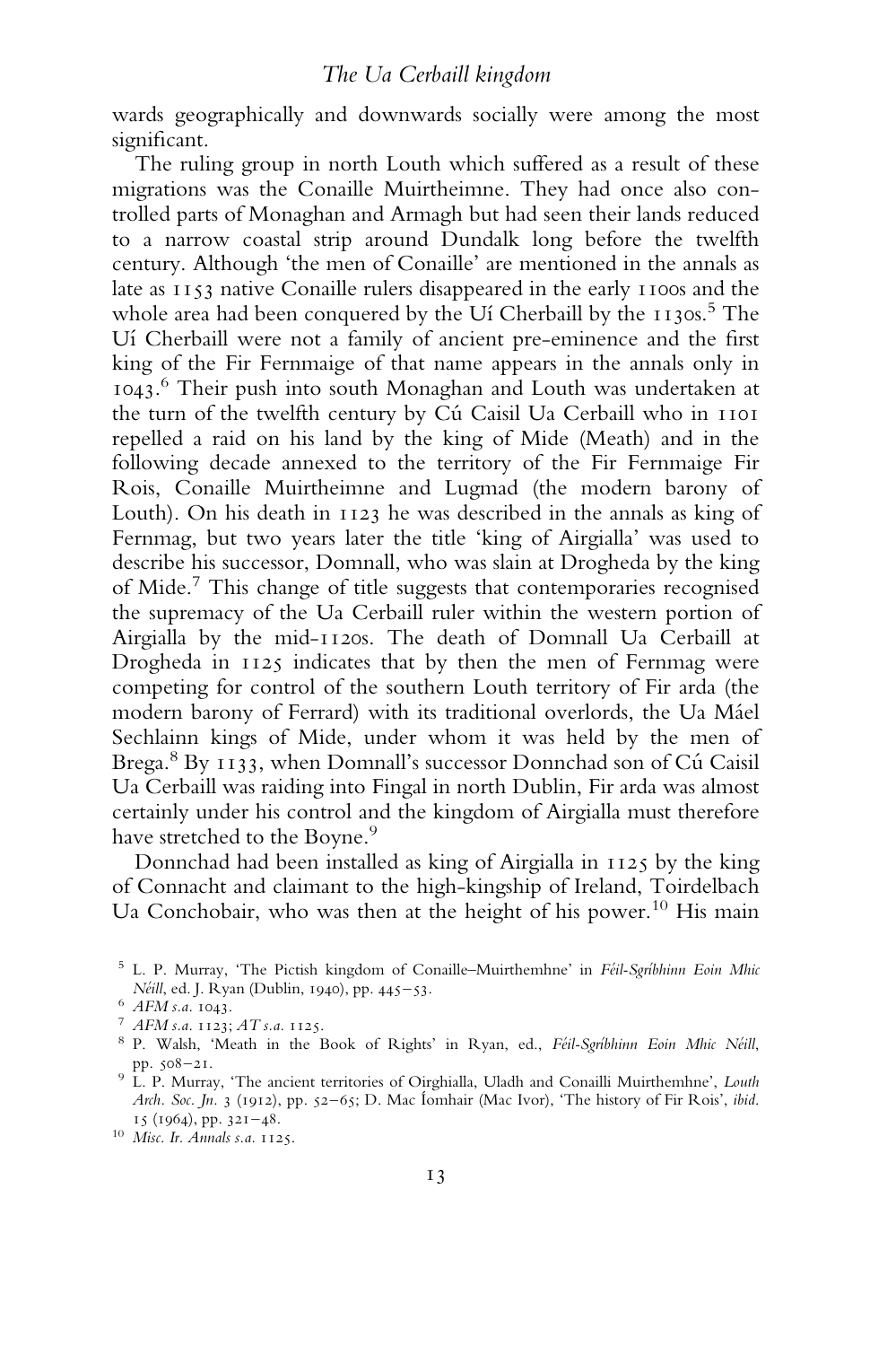challenger for the high-kingship, Manus Mac Lochlainn of the Cenél nEógain, responded to Toirdelbach's actions by seizing the kingship of Airgialla for himself in 1127. Ua Cerbaill came to terms with Manus and from that time was usually allied with the powerful dynasty to the north, in whose ambit the Airgialla had in any case traditionally moved.<sup>11</sup> Donnchad's family ties were also with northern families as his half-brother was Tigernán Ua Ruairc king of Breifne, and marriage alliances bound him to the Uí Fhloinn of Uí Thuirtre in south Antrim and the Mic Duinn Shléibe in Ulaid.<sup>12</sup> By  $1147$  Ua Cerbaill was raiding Ulaid in the company of Muirchertach Mac Lochlainn, who had recently won the kingship of Cenél nEógain after a period of internal strife, and in 1149 it was at Louth that Mac Lochlainn took the submission of Ua Ruairc before journeying with Ua Cerbaill to Dublin to accept the submission of Diarmait Mac Murchada.<sup>13</sup>

The 1150s and 1160s showed Donnchad's fortunes to be dependent on the good-will of the Cenél nEógain. In 1152 he was temporarily expelled from his kingship by Mac Lochlainn, while in 1155 he was captured by Tigernán Ua Ruairc, only to be rescued by Ua Ruairc's rival in Breifne, Geofraidh Ua Ragallaig.<sup>14</sup> On the other hand, Ua Cerbaill benefited from Mac Lochlainn successes, receiving one-third of newly conquered Mide in 1153, and acquiring Bairche in south Down when Ulaid suffered the same fate in 1165.<sup>15</sup> The alliance between Ua Cerbaill and Mac Lochlainn came to an abrupt end in 1166, with consequences which stretched far beyond Louth. In that year Muirchertach Mac Lochlainn blinded the king of Ulaid, Eochaid Mac Duinn Sléibe, who was also the foster-son of Donnchad Ua Cerbaill. This was the signal for a widespread revolt against Mac Lochlainn by his vassals, with his rival for the high-kingship of Ireland, Ruaidrí Ua Conchobair, marching on Dublin and then taking Ua Cerbaill's submission at Drogheda or Mellifont. Donnchad then moved north and slew his former overlord near Newtownhamilton (bar. Upper Fews, co. Armagh). Immediately Leinster was invaded by Tigernán Ua Ruairc and its king, Diarmait Mac Murchada, was driven from Ireland in search of foreign support in August  $1166$ <sup>16</sup>

<sup>&</sup>lt;sup>11</sup> Byrne, *The Rise of the Uí Néill*, pp. 19–20.<br><sup>12</sup> AU s.a. 1171, 1176; K. Simms, 'The Gaelic lordships of Ulster in the later Middle Ages' (Ph.D.<br>thesis, University of Dublin, 1976), p. 309.

thesis, University of Dublin, 1976–47; AFM s.a. 1149.<br>
14 AFM s.a. 1152; K. Simms, 'The O Reillys and the kingdom of east Breifne', *Breifne* 5<br>
15 AFM s.a. 1153; AU s.a. 1165.

<sup>&</sup>lt;sup>16</sup> Misc. Ir. Annals s.a. 1165; AU s.a. 1165; D. Ó Corráin, Ireland Before the Normans (Dublin, 1972), pp. 164-6.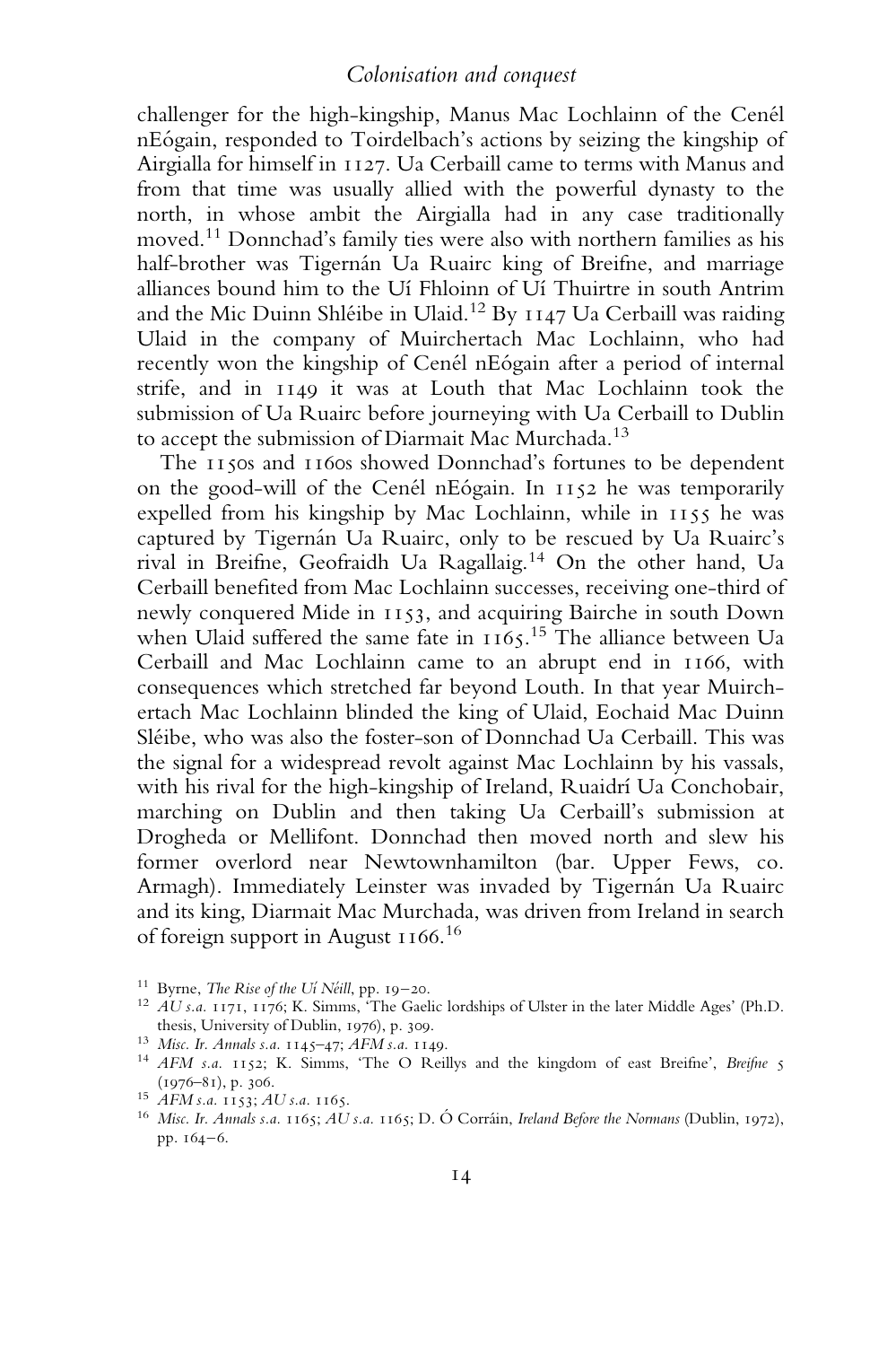Donnchad Ua Cerbaill did not live to see the consequences of Mac Murchada's expulsion. He died in 1168 after a reign of over forty years. Although the manner of his death may have been uninspiring  $-$  he was `mangled by the axe of a man of his own household' according to one  $account – most of the annals$  bestowed upon him elaborate tributes.<sup>17</sup> `Mac Carthaigh's Book' which contains a good deal of information on the Airgialla for this period recorded his death as follows:

Donnchadh son of Cú Chaisil Ó Cearbhaill, high-king of Oirghialla, who obtained the kingship of Midhe as far as Clochan na hImrime, and the kingship of Ulaidh, and to whom was offered many times the kingship of Cinéal Eóghain, chief ornament of the north of Ireland, and even of all Ireland, for appearance, wisdom, bravery, friendship, brotherliness, vigour, kingship, power, for bestowing treasure, food, bounty, and reward to laymen and clergy, for overwhelming all evil and exalting all goodness, for protecting bells, croziers, and the monasteries of canons and monks, and like unto Solomon for peacefulness in his own native territory and towards every territory around, died after repentance, having bequeathed much gold, silver and stock, and having partaken of the Body of Christ.<sup>18</sup>

While this account contains some exaggeration  $-$  Donnchad was never king of Ulaid and was on occasion less than peaceful in his dealing with his neighbours  $-$  it seems fair to suggest that much of the praise he received was well earned. In comparison with other contemporary kings of the second rank in Ireland, such as Ua Ruairc, Ua Máel Sechlainn and Mac Duinn Sléibe, Donnchad's achievements were impressive. By the time of his death he had extended his kingdom beyond his inheritance of Monaghan and north Louth to include south Louth as well as portions of Armagh, Meath and Down, and despite serious set-backs in an active career of over forty years he passed on to his successor a stable and powerful kingdom. What catches the eye, however, is less his success in expanding his territory than his style of rule. In an era of innovative kingship in Ireland Ua Cerbaill was among the most adventurous. He established his son and chosen successor Murchad as king over the subordinate Uí Méith and father and son together witnessed a grant by Mac Lochlainn in 1157 to the Cistercian house of Newry.<sup>19</sup> In this break from traditional notions of authority among the Irish he was imitating more powerful kings such as Ua Briain, Ua Conchobair, Mac Murchada and Mac Lochlainn who had

<sup>&</sup>lt;sup>17</sup> AT s.a. 1168; AU s.a. 1168.<br><sup>18</sup> Misc. Ir. Annals s.a. 1167; G. Mac Niocaill, *The Medieval Irish Annals* (Dublin, 1975), p. 26.<br><sup>19</sup> W. Dugdale, *Monasticon Anglicanum*, ed. John Caley, 6 vols. in 8 (London, 1817–30; vols., 1846; Amersham, 1970), ii, p. 1031; K. Simms, `The O Hanlons, the O Neills and the Anglo-Normans in thirteenth-century Armagh', Seanchas Ardmhacha 9 (1978), pp. 72-3.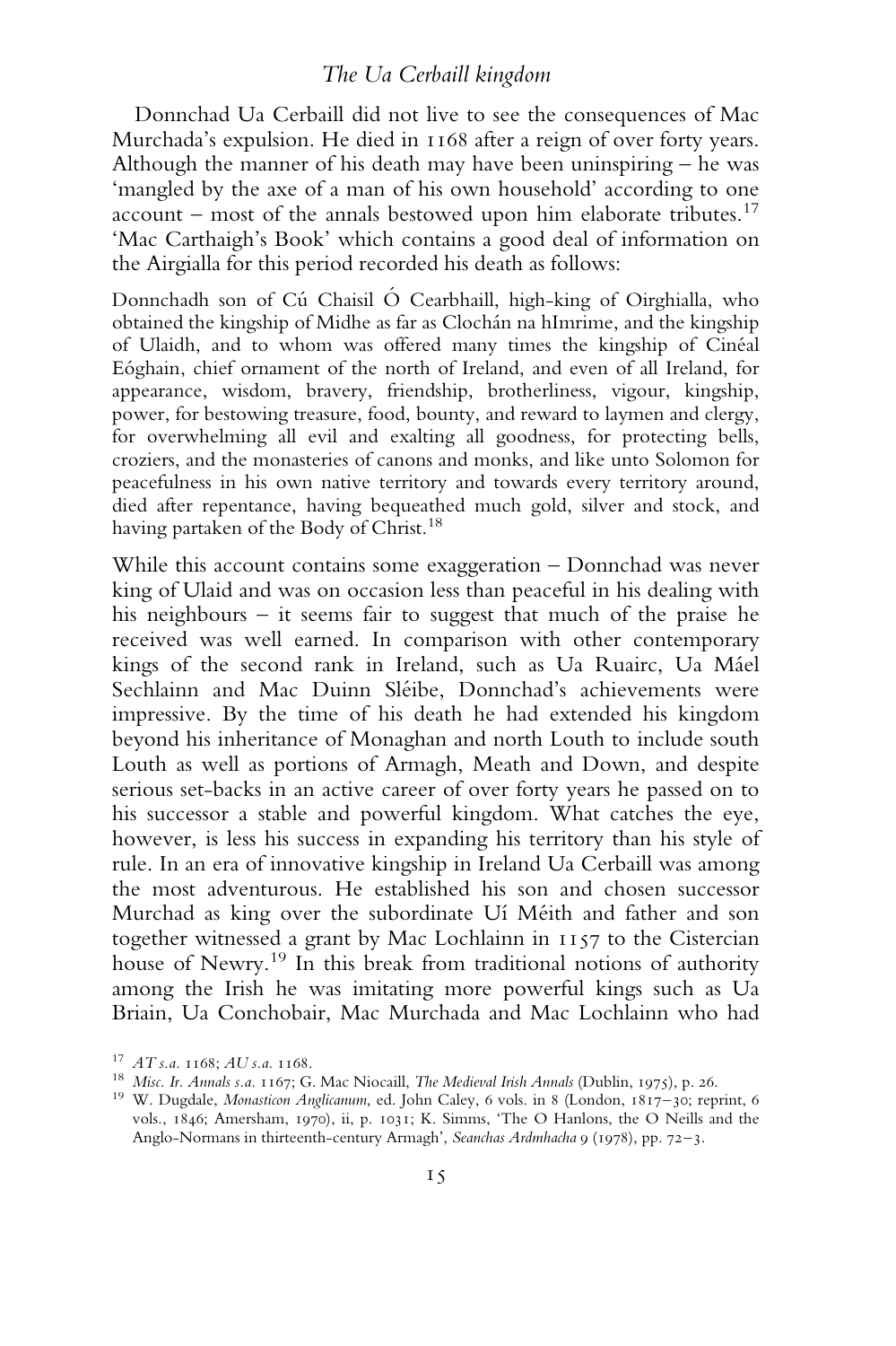#### Colonisation and conquest

attempted in previous generations, and usually with less success, to impose members of their families as rulers over conquered peoples and territories.<sup>20</sup> Francis John Byrne has remarked that 'the twelfth century saw great movements of peoples and of dynastic families in Munster' and an instance of the same phenomenon from the north of Ireland can be seen in Donnchad's relocation of the Mugdorna from Monaghan to Bairche in south Down upon receipt of the latter territory from Mac Lochlainn in  $1165$ <sup>21</sup>

Inextricably linked with the innovations which occurred in Irish kingship in the twelfth century were developments in the church, and contemporary writers, who were themselves churchmen, made it clear that Donnchad Ua Cerbaill's successes stemmed from his appreciation of changing religious conditions. The fourteenth-century Antiphony of Armagh contains a copy of a prayer for Donnchad written in 1170:

1 January 1170. A prayer for Donnchadh Ua Cerbhaill, king of Origialla, by whom were made the book of Cnoc na nApstal at Louth and the chief books of the order of the year, and the chief books of the mass. It is this illustrious king who founded the entire monastery both [as to] stone and wood, and gave territory and land to it for the prosperity of his soul in honour of Paul and Peter. By him the church throughout the land of Oirgialla was reformed and a regular bishopric was made and the church was placed under the jurisdiction of the bishop. In his time tithes were received and marriage was assented to, and churches were founded and temples and bell-houses were made and monasteries of monks and canons and nuns were re-edified, and nemheds [sacred precincts] were made. These are especially the works which he performed for the prosperity [of his soul] and reign in the land of Oirgialla, namely, the monastery of monks on the banks of the Boyne [as to] stone and wood, implements and books, and territory and land in which there are one hundred monks and three hundred conventuals and the monastery of canons of Termann Feichin and the church of Lepadh Feichin and the church of . . .<sup>22</sup>

The entry emphasises Donnchad's commitment to the programme of the native church reformers in the diocese of Clogher, which encompassed his kingdom, stressing his efforts to increase the power and financial resources of the local bishop, his support for the new monastic

<sup>&</sup>lt;sup>20</sup> Ó Corráin, *Ireland Before the Normans*, pp. 133–74; S. Duffy, *Ireland in the Middle Ages* (Dublin, 1997), pp. 37–53.

<sup>&</sup>lt;sup>21</sup> NHI, ii, pp. 30-1; P. Ó Mordha, 'The medieval kingdom of Mugdorna', Clogher Record 7 (1971–2), pp. 432–46; Ó Corráin, *Ireland Before the Normans*, pp. 168–73.<br><sup>22</sup> This translation can be found in *The Martyrology of Gorman*, ed. W. Stokes (London, 1895), p. xx

and St Bernard of Clairvaux's Life of Malachy, ed. H. J. Lawlor (London, 1920), p. 170. For a slightly different translation and discussion see B. T. Hudson, 'Gaelic princes and Gregorian reform' in Crossed Paths. Methodological Approaches to the Celtic Aspect of the European Middle Ages, ed. B. T. Hudson and V. Ziegler (Lanham, New York, London, 1991), pp. 61-82. The manuscript is to be found at TCD MS 77 B 1.1.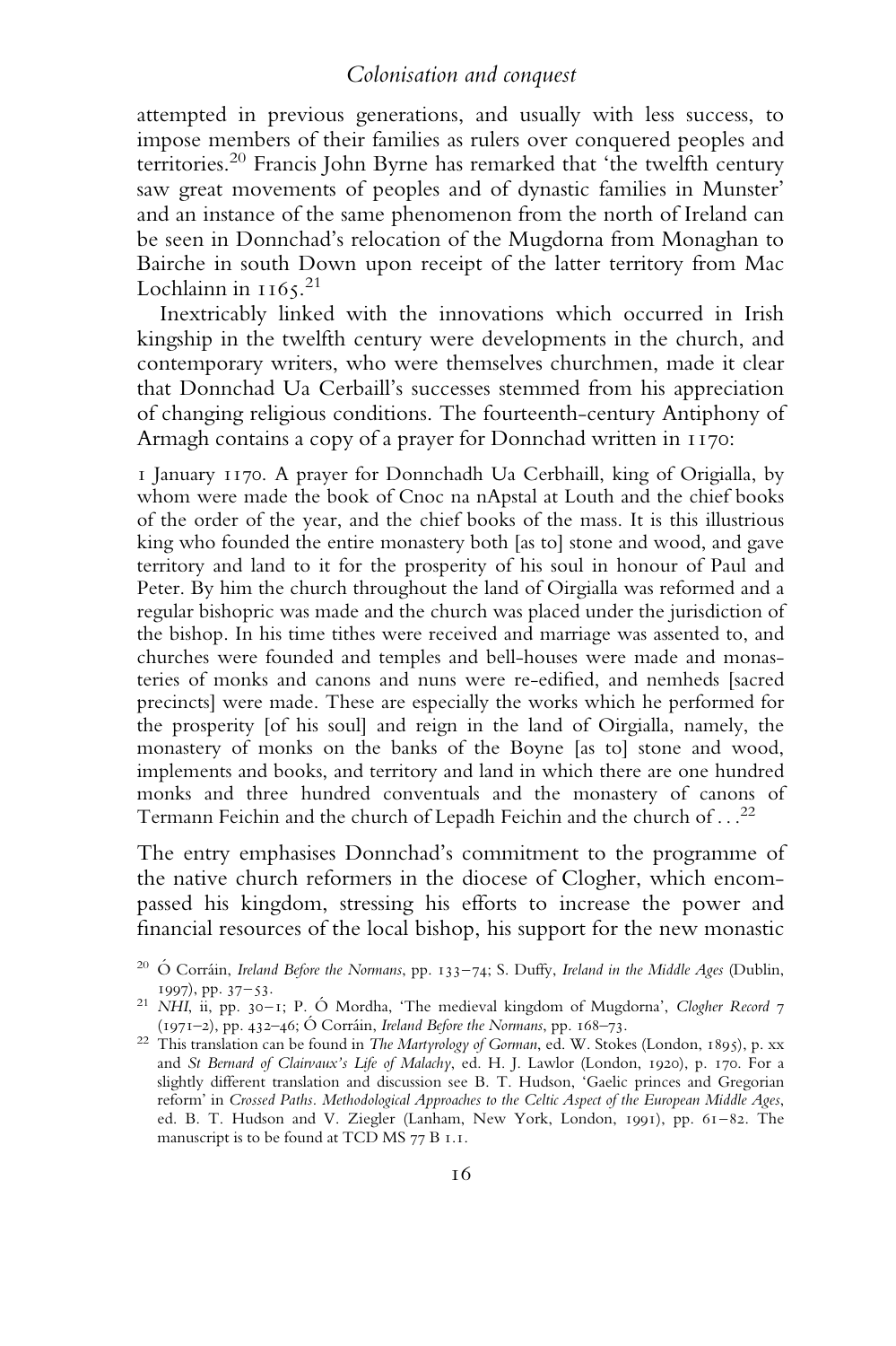orders, his commitment to canonical teaching on marriage and his encouragement of sacred learning. The first manifestation of his adherence to the reform movement was his support for Máel Máedoc Ua Morgair (Malachy) in his attempt to obtain the bishopric of Armagh in 1134.<sup> $23$ </sup> Particularly after the assassination of Cormac Mac Carthaig in 1138 Máel Máedoc looked to Donnchad to lead secular support for his policies and, as Marie Therese Flanagan has recently observed, `it was in the diocese of Clogher ... that Malachy was to achieve the greatest degree of success in establishing reform structures'.<sup>24</sup> A diocesan system had been established for the Irish church at the synod of Ráith Bressail in 1111, but in many parts of Ireland bishops were forced to compete for the resources to support themselves with ancient churches which had become the hereditary property of powerful families. The bishop of Clogher fared better than most in this regard, first because from the 1140s he combined his episcopal rank with the headship of the Augustinian order in Ireland, and second because there seems to have been little opposition to his acquisition of estates from the local hereditary clergy.<sup>25</sup> The most prestigious church in the area, Monasterboice, which in the eleventh century had produced men of great learning such as the historian and Uí Néill propagandist Flann Mainistrech (d.1056), went into sharp decline thereafter, and the last mention in the annals of an abbot of the house occurs in 1122, just as the Uí Cherbaill were extending their authority over this territory.<sup>26</sup> Architectural evidence points to some new building on the site in the twelfth century but there was to be no revival in the fortunes of what had once been among the greatest churches in Ireland. Its star had waned so considerably that the late twelfth-century Life of the founder of the church, St Buite, associated the sixth-century saint not with Monasterboice but rather with the nearby Cistercian abbey at Mellifont, founded in 1142, where the Life was presumably composed.<sup>27</sup>

The Antiphony also states that tithes were collected in Donnchad's time, but before concluding that this was another innovation to be associated with the reform movement, it is worth bearing in mind

<sup>&</sup>lt;sup>23</sup> A. Gwynn, *The Irish Church in the Eleventh and Twelfth Centuries*, ed. G. O'Brien (Dublin, 1992), p. 213.<br><sup>24</sup> M. T. Flanagan, `Henry II, the council of Cashel and the Irish bishops', *Peritia* 10 (1996), p. 199.<br><sup>25</sup> K. Simms, `Frontiers in the Irish church – regional and cultural' in *Colony and Frontier in* 

Medieval Ireland, ed. T. Barry, R. Frame and K. Simms (London, 1995), pp. 184-6; R. Sharpe, `Some problems concerning the organization of the church in early medieval Ireland', Peritia 3

<sup>(1984),</sup> pp. 230-70.<br><sup>26</sup> AFM s.a. 1056, 1122; NHI, ii, pp. 7-8; J. F. Kenney, *The Sources for the Early History of Ireland:*<br>*Ecclesiastical. An Introduction and Guide* (New York, 1929, repr. Dublin, 1993), p. 401.

<sup>&</sup>lt;sup>27</sup> R. Sharpe, Medieval Irish Saints' Lives. An Introduction to 'Vitae Sanctorum Hiberniae' (Oxford, 1991), pp. 29-30; Buckley and Sweetman, eds., Archaeological Survey of County Louth, pp. 241-5.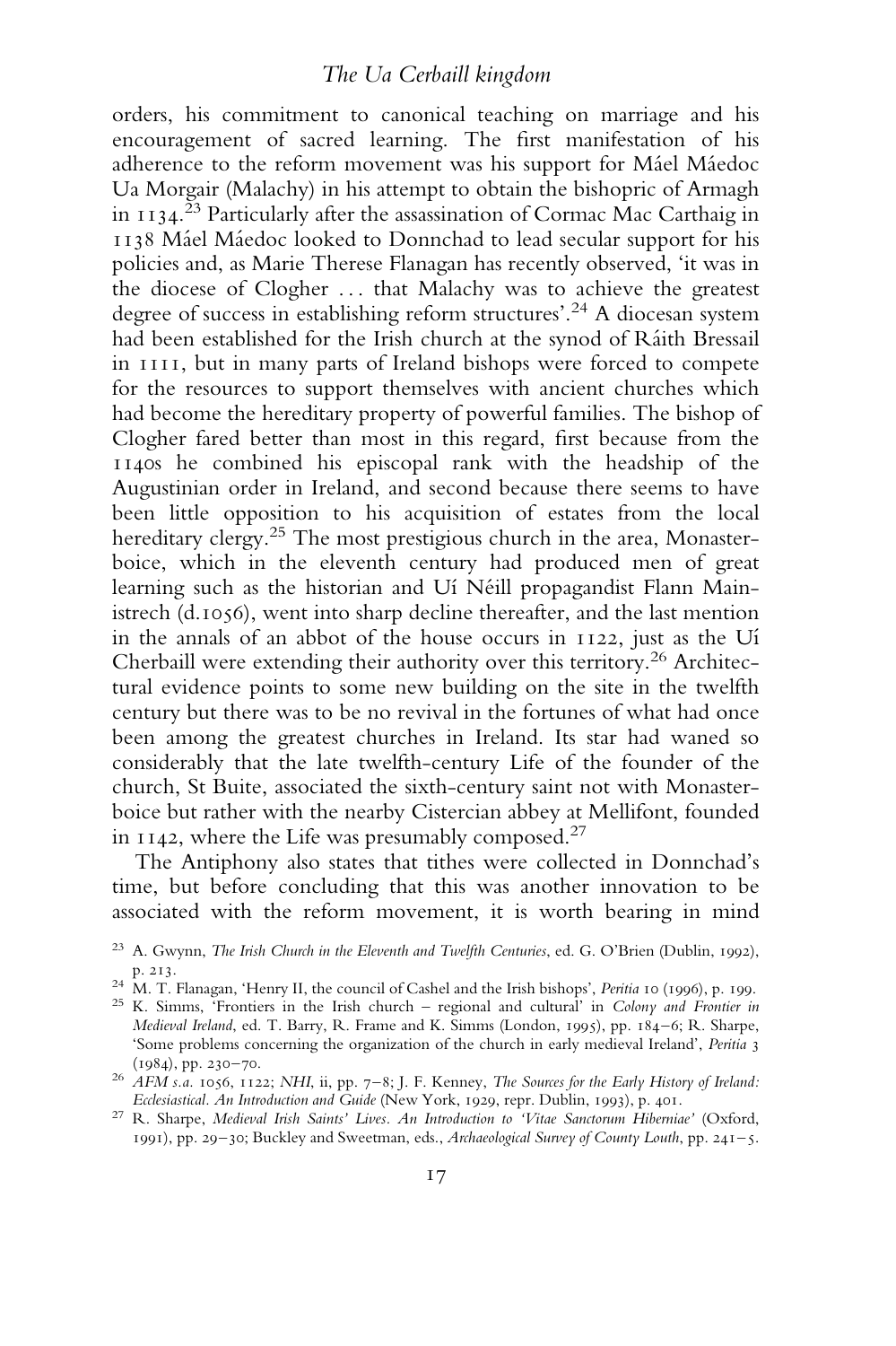Colonisation and conquest



Map 2 The 1160s: politics and religion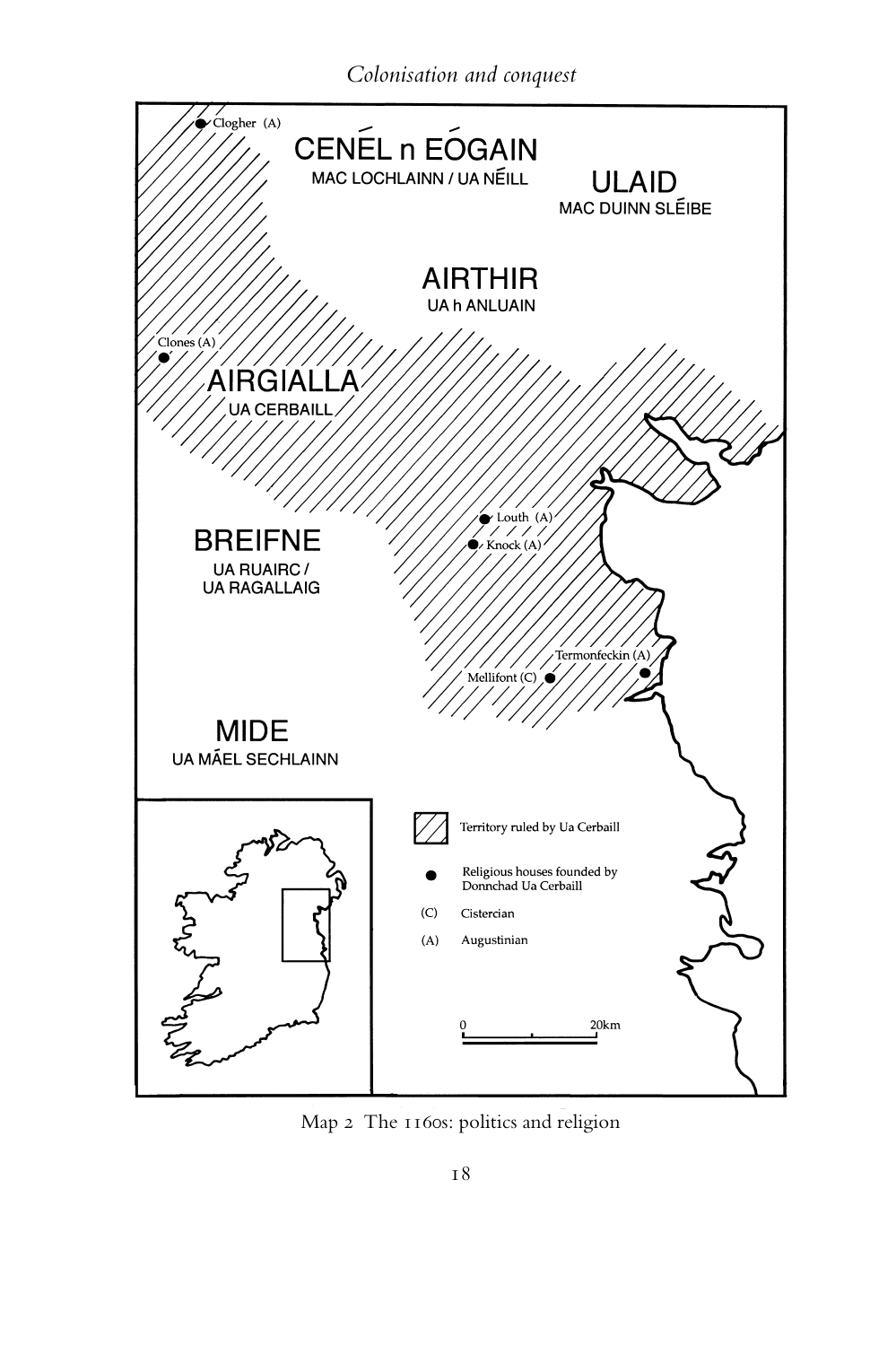Richard Sharpe's assertion that tithes and parishes were long-established features of the Irish church by this time.<sup>28</sup> Flanagan has argued for the existence of parishes in Leinster before the arrival of the English and it is possible to suggest that the same was true for Airgialla.<sup>29</sup> In 1187 Peter Pipard received a grant from the bishop of Clogher and the prior of St Mary's, Louth, of the advowsons to the churches of Clonkeen and Drumcar in the barony of Ardee, on condition that one-third of the tithes of these churches continued to be paid to St Mary's. Since English settlement in the Ardee area had scarcely begun by 1187 the grant implies that the institution of tithes predated their arrival, as did the churches, which were dedicated to the native saints Edan and Finian.<sup>30</sup>

There is no reason to doubt the sincerity of Donnchad's support for Máel Máedoc but it is also necessary to remember that it was given at a price. The dioceses established at the synod of Ráith Bressail approximated to the territories of the Irish kingdoms at that time, and much had changed in the political profile of the part of Ireland under discussion here in the years between  $1111$  and the mid- $1130s$ .<sup>31</sup> The Uí Cherbaill had expanded south-eastwards into Louth, which the synod of Ráith Bressail had placed in the diocese of Armagh, and Donnchad wished to see this territory included with the rest of his kingdom in the diocese of Clogher, which from soon after 1111 had acquired the alternative title of the diocese of Airgialla. Máel Máedoc signalled his sympathy with Donnchad's plans by allowing his brother, Gilla Críst Ua Morgair, to became bishop of Clogher/Airgialla in 1135 and by the mid-1140s the residence of the bishop and the cathedral chapter had been transferred from Clogher to the town of Louth.<sup>32</sup> Donnchad Ua Cerbaill's plans had reached fruition and Louth was recognised as part of the diocese of Airgialla, just as it was recognised as part of the kingdom of Airgialla. For the next sixty years the title `bishop of Clogher' fell into disuse and was replaced instead by 'bishop of Louth' or 'bishop of Airgialla'.<sup>33</sup>

- <sup>28</sup> R. Sharpe, 'Churches and communities in early medieval Ireland: towards a pastoral model' in Pastoral Care Before the Parish, ed. J. Blair and R. Sharpe (Leicester, 1992), pp. 81-109. For the situation in the west of Scotland see R. A. McDonald, The Kingdom of the Isles. Scotland's Western Seaboard, c. 1100–c. 1336 (East Linton, 1997), pp. 225–8.
- <sup>29</sup> M. T. Flanagan, 'Henry II and the kingdom of Ui Faelain' in Bradley, ed., Settlement and Society in Medieval Ireland, pp. 229-40; Gwynn, The Irish Church in the Eleventh and Twelfth Centuries,
- p. 129.  $30 \text{ A}$  charter of Christian, bishop of Louth', ed. H. J. Lawlor, RIA Proc., 32 C (1913-16), pp.  $28-40$ ; B. Smith, 'Church and community on the medieval Irish frontier', Archiv. Hib. 45 (1990), p. 39.<br><sup>31</sup> A. Gwynn, *The Twelfth-Century Reform* (Dublin and Sydney, 1968), pp. 28–39.<br><sup>32</sup> K. Simms, 'The origins of the diocese of Clogher', *Clogher Record* 10 (1980), p. 190; M. T.
- 
- Flanagan, 'St Mary's abbey, Louth, and the introduction of the Arrouaisian observance into Ireland', *ibid.* pp. 223–34; Gwynn, *Twelfth-Century Reform*, pp. 39–53.
- <sup>33</sup> Lawlor, ed., `A charter of Christian, bishop of Louth', p. 30.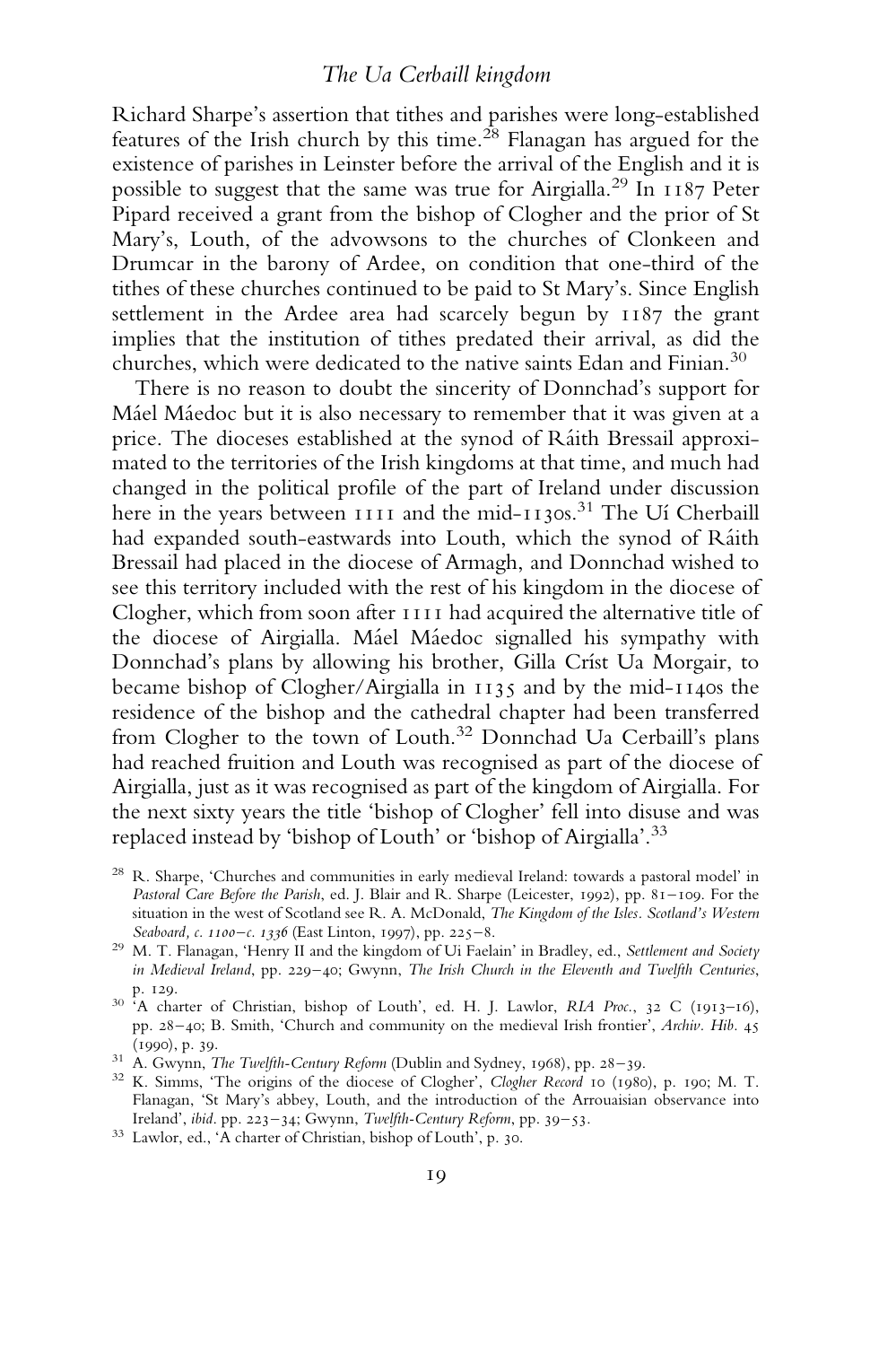#### Colonisation and conquest

The decade of the 1140s was a time of almost frantic activity in the life of the church in Louth as Donnchad worked with some of the most talented and energetic men of his generation to reshape the religious character of his kingdom. Gilla Críst Ua Morgair died in 1138 and was succeeded by another reforming prelate, Áed Ua Cáellaide, a native of Leinster and confidant of Diarmait Mac Murchada, who was to serve as bishop for forty years.<sup>34</sup> Máel Máedoc's reform programme for the Irish church involved the introduction into the country of new religious orders which were thriving on the continent and Donnchad Ua Cerbaill was the most enthusiastic of the Irish kings in providing land for these new orders. One of the first Augustinian houses of the Arrouaisian observance in Ireland was founded by him at Louth, possibly in 1142, and Bishop  $\hat{A}$ ed Ua Cáellaide became its first prior.<sup>35</sup> From that point the canons of St Mary's, Louth, fulfilled the function of the cathedral chapter of the diocese and this in turn facilitated the transfer of the diocesan see of Airgialla from Clogher to Louth. Louth was also Donnchad's chief residence, a fact which emphasised the closeness of the relationship between king and bishop.<sup>36</sup> In  $1148$  Ua Cerbaill founded another Arrouaisan house, dedicated to Peter and Paul, at Knock adjacent to Louth, and houses for Augustinian canons and nuns at Termonfeckin were established at roughly the same time.<sup>37</sup>

Donnchad's most famous foundation was what the Antiphony of Armagh described as `the monastery of monks on the banks of the Boyne'. This was Mellifont Abbey, the first Cistercian house in Ireland, which was established in 1142.<sup>38</sup> Donnchad granted to it land of marginal economic value on the river Mattock, 5 kilometres north of the Boyne, which he had only recently conquered. As well as signifying a commitment to religious reform, his grant created a buffer on the southern frontier of his kingdom, effectively removing it from possible conquest by his enemies, while at the same time extending that frontier southwards to the Boyne.<sup>39</sup> The political thinking behind the grant is reminiscent of Muirchertach Ua Briain's gift of Cashel to the church in 1101, which deprived his Eóganacht rivals of their traditional seat of power, and anticipated the actions of Diarmait Mac Murchada who later in the 1140s granted an extensive and strategically located tract of land belonging to his rivals the Ua Muiredaig to the Cistercian

<sup>&</sup>lt;sup>34</sup> D. Ó Corráin, 'The education of Diarmat Mac Murchada', Ériu 28 (1977), pp. 71–81.<br><sup>35</sup> P. J. Dunning, 'The Arroasian order in medieval Ireland', *IHS* 4 (1944–5), pp. 297–315.<br><sup>36</sup> *AFM s.a.* 1164.<br><sup>37</sup> *AFM s.a.*

<sup>&</sup>lt;sup>39</sup> R. Stalley, *The Cistercian Monasteries of Ireland* (London and New Haven, 1987), pp. 31-40.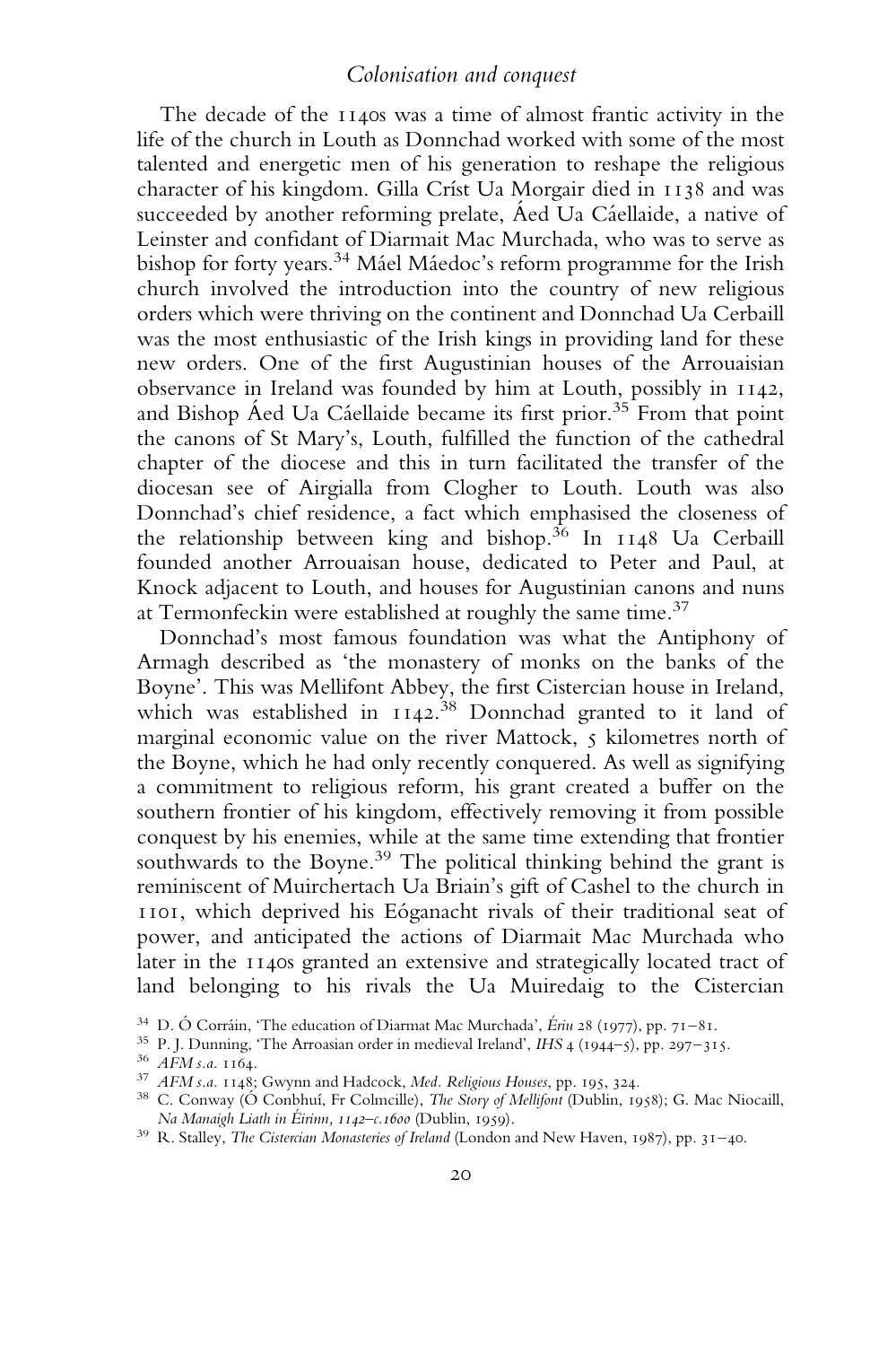foundation of Baltinglass.<sup>40</sup> The land Donnchad gave to Mellifont was carefully chosen and the grant had implications both for secular and ecclesiastical boundaries. The synod of Ráith Bressail had placed the southern limit of the province of Armagh at the Sliab Breagh hills, some 7 kilometres north of the river Boyne, but Ua Cerbaill's grant to Mellifont had the effect of pushing this boundary further south, and thereafter `the mid-water of the Boyne' came to be accepted as the southern frontier of the province of Armagh.<sup>41</sup>

Donnchad's ecclesiastical policy, which had brought him such success in the 1130s and 1140s, almost led to his destruction in the early 1150s. Máel Máedoc had resigned the bishopric of Armagh in 1136 and was succeeded by the abbot of the Columban house of Derry, Gilla Meic Liac, who was also a member of the premier dynasty of the north of Ireland, the Cenél nEógain.<sup>42</sup> The annexation of the Louth area by the diocese of Clogher was not popular at Armagh and may also have been resented in the Augustinian house of Louth itself. As much is suggested by the composition there at some time in the twelfth century of the Life of St Mochta, the sixth-century founder of the ancient church at Louth, which stressed the links between Louth and Armagh.<sup>43</sup> Gilla Meic Liac was a sincere advocate of reform but the issue of diocesan boundaries continued to rankle and at the synod of Kells-Mellifont in 1152 he and Donnchad Ua Cerbaill became involved in a physical confrontation which led to the latter's banishment from his kingship by the king of Cenél nEógain, Muirchertach Mac Lochlainn.<sup>44</sup> Ua Cerbaill was restored in the following year, but his room for manoeuvre in the ecclesiastical sphere was significantly curtailed thereafter. The way in which he had been cut down to size was made plain at the consecration of Mellifont in 1157 when Mac Lochlainn played the leading secular role and even granted land to the abbey at Drogheda in Donnchad's territory. At the same ceremony, Gilla Meic Liac, who had received the pallium in 1152 and thus bore the title archbishop of Armagh, performed the functions of the leading ecclesiastic of the region and

<sup>&</sup>lt;sup>40</sup> Gwynn, Twelfth Century Reform, p. 12; A. S. Mac Shamhráin, 'The Uí Muiredaig and the abbacy of Glendalough in the eleventh to thirteenth centuries', Cambridge Medieval Celtic Studies

<sup>25 (1993),</sup> pp. 68-9. 41 Pontificia Hibernica: Medieval Papal Chancery Documents Concerning Ireland, 640-1261, ed. M. P. Sheehy, 2 vols. (Dublin,  $1962-5$ ), ii, pp.  $68-72$ ; A. Gwynn, 'Armagh and Louth in the twelfth

and thirteenth centuries', Seanchas Ardmhacha 1, no.1 (1954), p. 2, no. 2 (1955), p. 32.<br><sup>42</sup> Gwynn, *The Irish Church in the Eleventh and Twelfth Centuries*, p. 217; M. Herbert, Iona, *Kells and* Derry. The History and Hagiography of the Monastic Familia of Columba (Oxford, 1988, repr. Dublin, 1996), pp. 109-23.<br><sup>43</sup> P. Ó Riain, 'Saints in the catalogue of bishops in the lost *Register of Clogher*', *Clogher Record* 14

<sup>(1992),</sup> p. 67.  $44 ATs.a.$  1152; Gwynn, The Irish Church in the Eleventh and Twelfth Centuries, p. 220.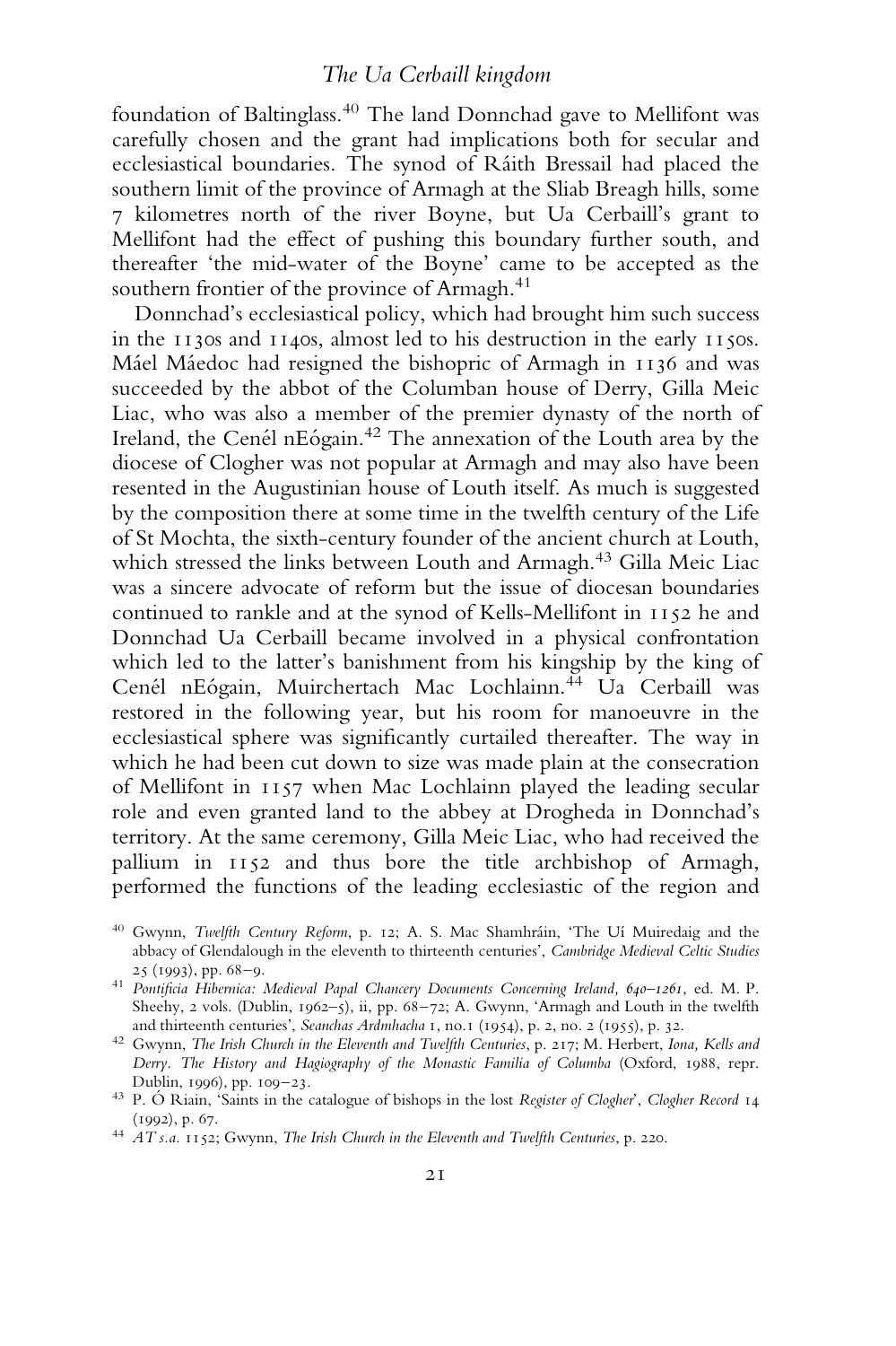contemporary accounts do not even mention the bishop of Louth/ Airgialla, Áed Ua Cáellaide.<sup>45</sup> This was all in stark contrast to the consecration of Knock Abbey in 1148 when Ua Cerbaill and Ua Cáellaide had played the leading roles.<sup>46</sup> Perhaps the death of Máel Máedoc Ua Morgair in that year marked the turning-point in terms of how far Donnchad could successfully defy Armagh, but in any case he avoided further confrontation with Gilla Meic Liac and in 1165 they acted together as guarantors of an agreement between Mac Lochlainn and Eochaid Mac Duinn Sléibe. It was the failure of Mac Lochlainn to adhere to this agreement which led to his death at Donnchad's hands the following year.<sup>47</sup>

Donnchad was succeeded as king of Airgialla on his death in 1168 by his son Murchad who had been king of Uí Méith since at least 1157. His apparently uncontested accession to the kingship of Airgialla bears further testimony to the stable foundations laid by his father, and at first Murchad continued Donnchad's alliance with Ruaidrí Ua Conchobair, which had been strengthened in 1167 by Donnchad's attendance at a synod sponsored by Ua Conchobair at Athboy in Meath.<sup>48</sup> In 1171 Murchad was part of the army brought together by Ruaidri which was defeated at Dublin by Miles de Cogan. Later in the same year he submitted with Tigernán Ua Ruairc to Henry II, but in 1174 was again in the company of Ua Conchobair when Hugh de Lacy's castle of Trim was destroyed.<sup>49</sup> Despite this success the building of castles in Meath which threatened Airgialla could not be stopped. In 1176 castles were erected at Kells, Skreen, Navan, Nobber and Slane, all within easy striking distance of Ua Cerbaill's territory, and from them the English of Dublin and Meath raided from the Boyne to south Armagh, causing particular damage around the centre of Ua Cerbaill authority at Louth. The castle at Slane, held by Richard Fleming, was particularly troublesome and late in 1176 Ua Cerbaill destroyed it in alliance with the king of Cenél nEógain, Máel Sechlainn Mac Lochlainn.<sup>50</sup> In January 1177 John de Courcy made his expedition to Ulaid from Dublin, meeting no resistance as he passed through Airgialla, possibly because Ua Cerbaill was distracted by an attack made on Louth and Machaire Conaill (bar. Upper Dundalk) by Miles de Cogan, or possibly because de Courcy's

<sup>&</sup>lt;sup>45</sup> *AU s.a.* 1157. <sup>46</sup> *AFM s.a.* 1148.<br><sup>47</sup> Ó Corráin, Ireland Before the Normans, p. 165.<br><sup>48</sup> Gwynn, The Irish Church in the Eleventh and Twelfth Centuries, p. 295.<br><sup>49</sup> *Misc. Ir. Annals s.a.* 1171, 1172; *AU s.a* Ireland (London, 1968), pp. 47-50, 55-6; M. T. Flanagan, Irish Society, Anglo-Norman Settlers, Angevin Kingship. Interactions in Ireland in the Late Twelfth Century (Oxford, 1989), p. 227; Song of Dermot, p. 239. <sup>50</sup> AU; AFM; Misc. Ir. Annals, all s.a. 1176.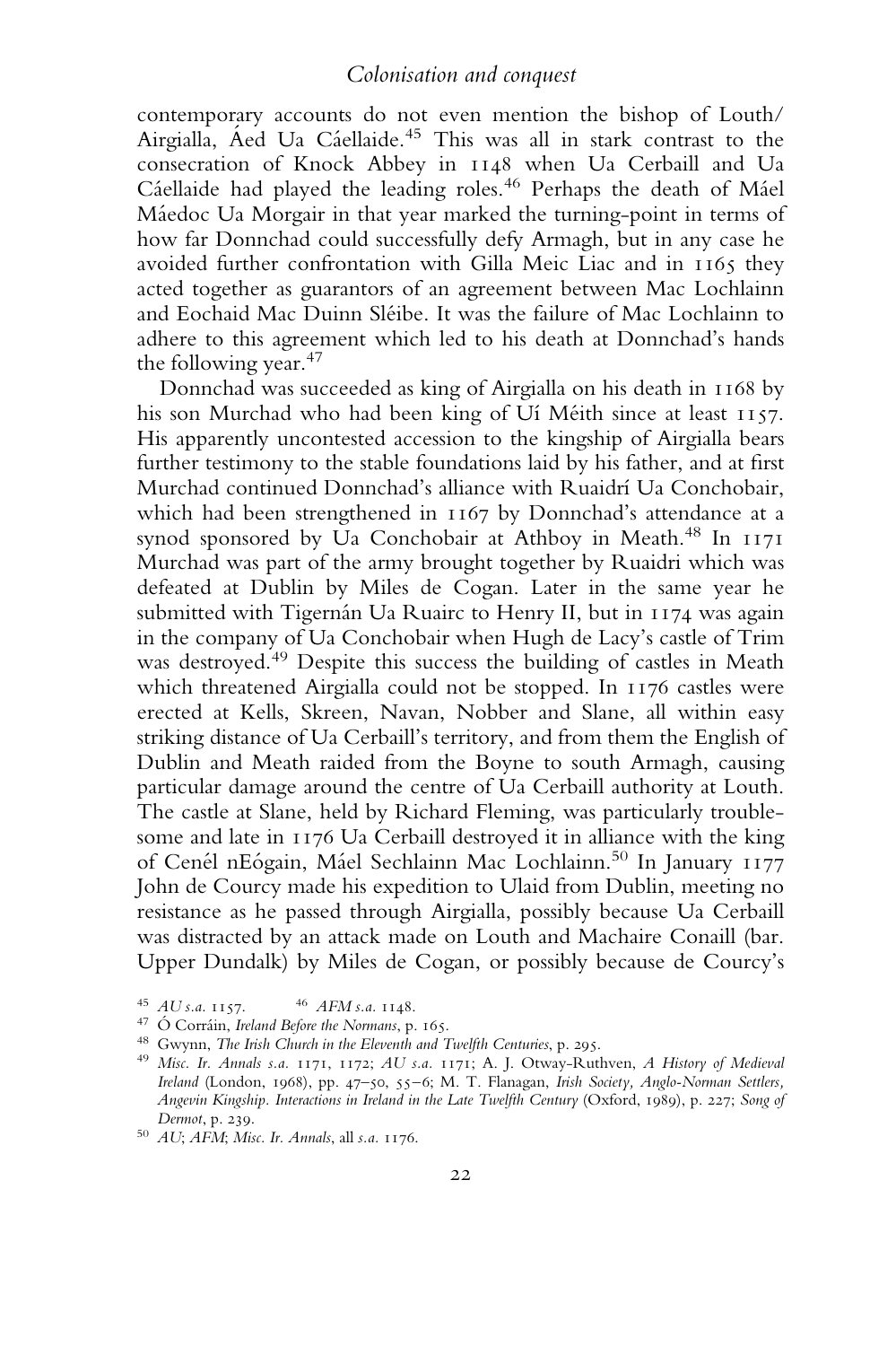small force was not perceived as a threat. Although his subsequent successes in Ulaid did add to the dangers of Murchad's position he posed little immediate threat in military terms and was defeated by the Airgialla in 1178 and 1180.<sup>51</sup>

More serious for Murchad was the disappearance of allies among the Irish to whom he could turn for support against the English. Since 1174 Ruaidrí Ua Conchobair had proved himself an increasingly ineffective patron, and although the alliance with Mac Lochlainn which led to the destruction of Slane in 1176 seemed to herald the revival of the Airgialla association with the Cenél nEógain which had been broken by the slaying of Muirchertach Mac Lochlainn in 1166, the reality was that with civil war raging among the Cenél nEógain between the families of Mac Lochlainn and Ua Néill little consistent help was to be expected from that quarter either. Murchad was left with no option but to deal with the English and references in the Irish sources to 'treacherous' attacks on Airgialla by the foreigners in 1177 and 1178 suggest that some arrangement, however poorly observed, had by that time been reached between the two parties. Murchad dealt with the realities of his new situation in a pragmatic and successful fashion. In the manner which had brought his family such success in the previous half-century he allied himself with the most powerful local ruler in the area. From the middle of the 1170s this was neither an Ua Conchobair nor a Mac Lochlainn but Hugh de Lacy, lord of Meath. De Lacy had been absent from Ireland from 1174 to 1177 and again from 1181 to 1182, but in 1184 he and Ua Cerbaill together raided Armagh.<sup>52</sup> When Hugh died in 1186 the Irish annals termed him `king of Meath and Breffny and Uriel' and it is likely that Ua Cerbaill viewed his relationship with him in the same way as he had previously regarded his links with the Irish overkings to whom he had given his allegiance.<sup>53</sup>

Murchad, however, seems also to have come to some arrangement with the lord of Ireland, John, whose visit to Ireland in 1185 was in part inspired by suspicion of de Lacy's power in the country. John later asserted that Murchad had held his land of him and while there is little doubt that the lord of Ireland in 1185 granted Ua Cerbaill's kingdom to Gilbert Pipard and Bertram de Verdon, he seems also to have guaranteed Murchad the continued possession of at least part of his kingdom

<sup>&</sup>lt;sup>51</sup> Misc. Ir. Annals s.a. 1178, 1179; AFM; AU s.a. 1178; J. F. Lydon, 'John de Courcy (c. 1150±1219) and the medieval frontier' in Worsted in the Game; Losers in Irish History, ed.

C. Brady (Dublin, 1989), pp. 37–48.  $52$  Misc. Ir. Annals; AU both s.a. 1184; G. H. Orpen, Ireland under the Normans 1169–1333, 4 vols. (Oxford, 1911–20, repr. 1968), ii, pp.  $52-6$ ,  $65-8$ .<br>53 ALC s.a. 1186.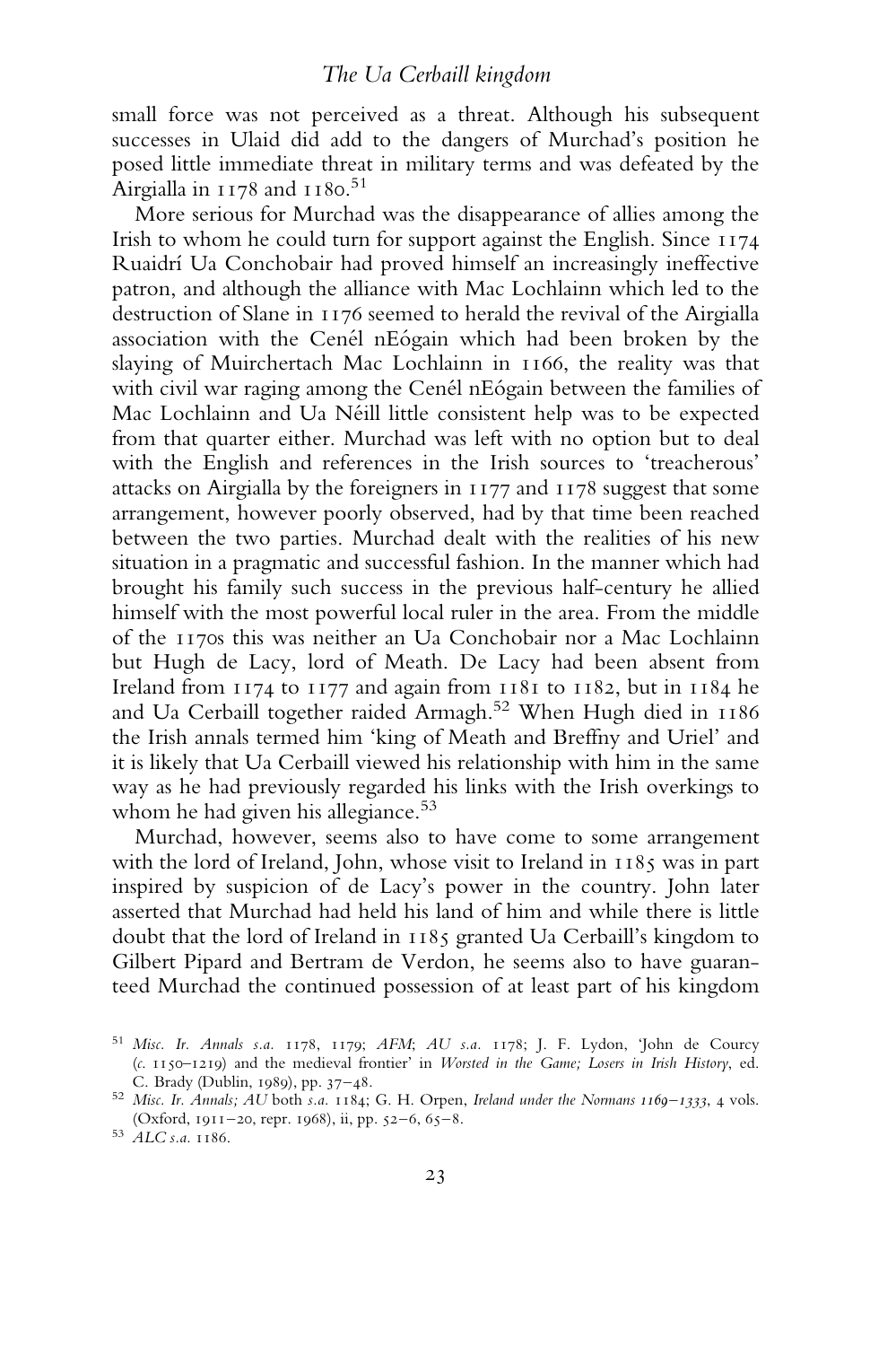until his death.<sup>54</sup> This occurred in 1189 in the abbey of Mellifont which his father had founded almost fifty years before.<sup>55</sup> Murchad's fate is akin to that of more important contemporary dynasts such as Toirdelbach Ua Briain, king of Munster, who retired to the monastery of Lismore in 1165, and Ruaidrí Ua Conchobair who ended his days in the Augustinian house at Cong in 1198, but Murchad seems to have been the first Irish king to have died in a Cistercian house.<sup>56</sup> His dignified end stands in stark contrast to the fate of kings of neighbouring territories such as Manus Ua Máel Sechlainn of Mide and Tigernán Ua Ruairc of Breifne, who died violent deaths at the hands of the English in the  $1170s$ .<sup>57</sup>

The Ua Cerbaill kingdom of Airgialla played a role in the key developments of twelfth-century Ireland disproportionate to its size and traditional status. By the time the English arrived in Ireland a national church, with Armagh at its head, had been established with papal blessing, and a national kingship had come fleetingly within the grasp of Muirchertach Mac Lochlainn and Ruaidrí Ua Conchobair in the 1150s and 1160s. Airgialla had played no small part in each of these advances. While the growth in authority of native kings has attracted little negative comment from historians, the church reform movement has recently been attacked for having undermined the traditional basis of learning in Ireland and for having been anti-intellectual in tone.<sup>58</sup> The evidence from Airgialla suggests first that political and religious developments must be seen as a single phenomenon rather than as two distinguishable themes, and second, that the successful fusion of both by Donnchad Ua Cerbaill gave a tremendous boost to the intellectual life of this part of Ireland. His commitment to church reform sparked not only a building boom but also an upsurge in scholarship as he attracted to his kingdom Irish churchmen with European experience and outlook. Gilla Críst Ua Connairche, who became the first abbot of Mellifont in 1142, was one of the Irish clerics who had been left at Clairvaux by Máel Máedoc Ua Morgair to be trained in the Cistercian

<sup>&</sup>lt;sup>54</sup> 'Seven documents from the old abbey of Mellifont', ed. C. Conway (Ó Conbhuí, Fr Colmcille), *Louth Arch*. *Soc. Jn.* 13 (1953), p. 37.

<sup>&</sup>lt;sup>55</sup> AFM s.a. 1189; D. Mac Iomhair (Mac Ivor), 'The boundaries of Fir Rois', *Louth Arch. Soc. Jn.* 15 (1962), pp. 168–9.

<sup>&</sup>lt;sup>56</sup> D. O<sup>c</sup> Corráin, 'Foreign connections and domestic politics: Killaloe and the Uí Briain in twelfth-century historiography' in Ireland in Early Medieval Europe, ed. D. Whitelock, R. McKitterick and D. Dumville (Cambridge, 1982), p. 229; D. Ó Cróinín, *Early Medieval Ireland*<br>400–1200 (London, 1995), pp. 289–90.<br><sup>57</sup> NHI, ii, pp. 99, 105.

<sup>&</sup>lt;sup>58</sup> D. Ó Corráin, 'Prehistoric and early Christian Ireland' in *The Oxford Illustrated History of Ireland*, ed. R. Foster (Oxford, 1989), pp. 44-52; Simms, 'Frontiers in the Irish church', p. 192; Simms, From Kings to Warlords. The Changing Political Structure of Gaelic Ireland in the Later Middle Ages (Woodbridge, 1987), pp. 10-14.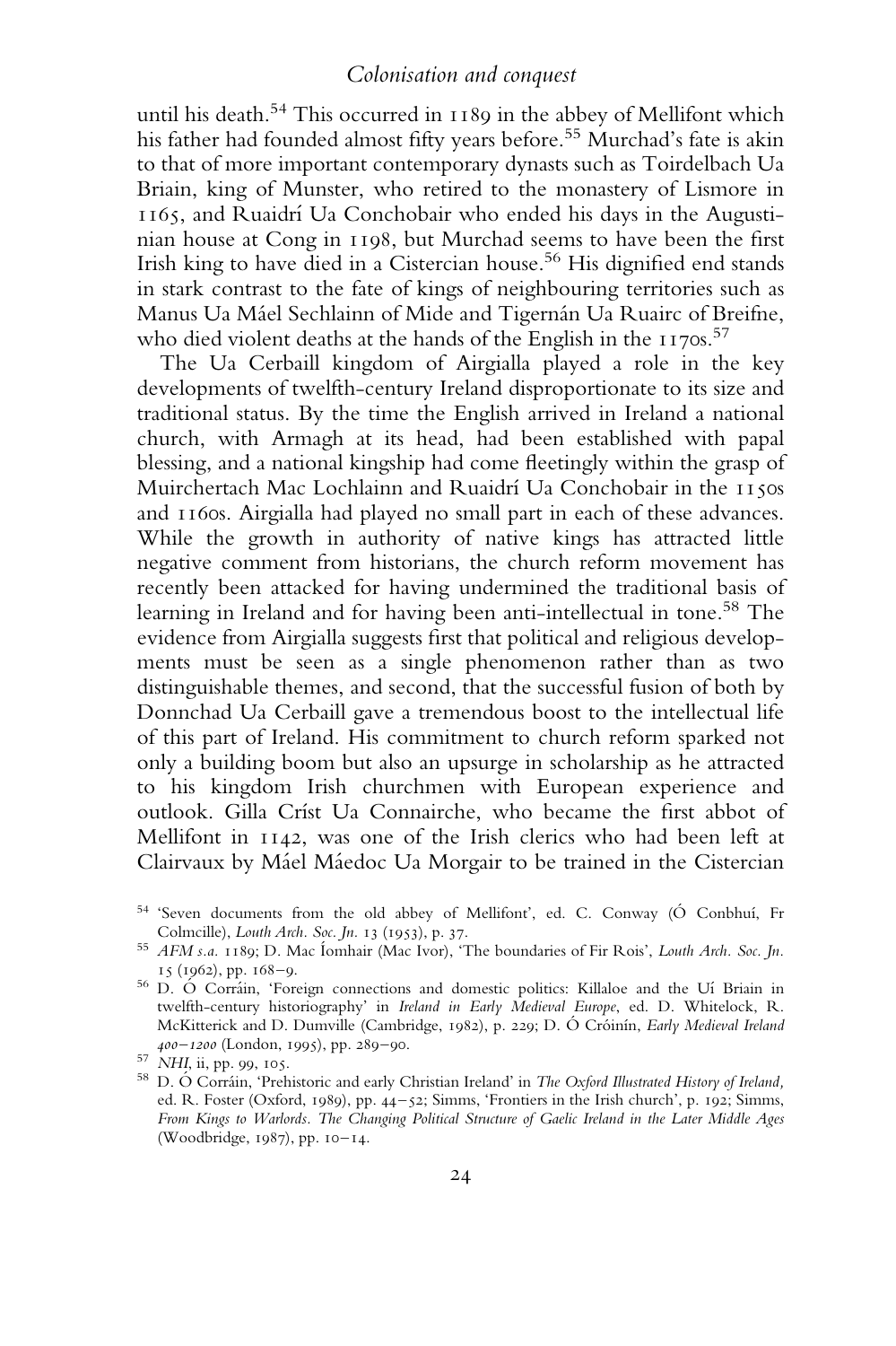rule by St Bernard. In 1151 Gilla Críst was consecrated bishop of Lismore and papal legate by the first Cistercian pope, Eugenius III, who had been a contemporary of his at Clairvaux, and he went on to preside over the council of Cashel in  $1171-2$  at which the Irish episcopate gave its support to Henry II and set forth a thorough programme for the reform of the Irish church.<sup>59</sup> Donnchad also attracted to his kingdom members of the foremost learned family in contemporary Ireland, the Uí Ghormáin of Bangor, who were probably related to Máel Máedoc.<sup>60</sup> Flann Ua Gormáin had studied in France and England for twenty years before becoming head of the school of Armagh in 1154, a position which he held for another twenty years, while Finn Ua Gormáin was abbot of Newry and bishop of Kildare. Two of the family settled in Airgialla: Máel Chaoimgin, who was abbot of Termonfeckin and later master of the school at Louth, who died in 1164, and Máel Muire Ua Gormáin, who was abbot of Knock.<sup>61</sup> The reference in the Antiphony of Armagh to the making in Donnchad Ua Cerbaill's time of `the chief books of the order the year and the chief books of the mass' relates to the Martyrology of Gorman (Félire huí Gormáin) which Máel Muire composed at Knock in c.1167. Reformed churchmen in Ireland saw the need for a thorough revision of the calendar of saints and Máel Muire led the way by composing in Irish a metrical martyrology which combined both native and foreign saints. In this task he used the most modern source available, a copy of a Latin martyrology from Winchester, a church with which the Irish reform movement had enjoyed sustained contact for many decades.<sup>62</sup>

Critics of the reform movement in Ireland also point out that bishoprics quickly fell into the hands of members of ruling dynasties which supported the reformers. In the century-and-a-half after Donnchad Ua Briain, brother of King Toirdelbach, became bishop of Killaloe in 1161, for instance, only members of the Dal Cais dynasty held episcopal rank there.<sup>63</sup> The beginning of the same trend may be observed in Airgialla with the accession of Máel Ísu Ua Cerbaill, a

<sup>&</sup>lt;sup>59</sup> Flanagan, 'Henry II, the council of Cashel and the Irish bishops', pp. 186–7; The Letters of St<br>Bernard of Clairvaux, trans. B. Scott James (Chicago, 1953), letter  $385$ , p. 454.

 $\stackrel{60}{\text{NHI}}$ , ii, p. 41.  $\stackrel{61}{\text{N.H.}}$  Simms, 'The brehons of later medieval Ireland' in *Brehons, Serjeants and Attorneys. Studies in* the History of the Irish Legal Profession, ed. D. Hogan and W. N. Osborough (Dublin, 1991),

pp. 55-6. 62 Beatha Bharra. Saint Finbarr of Cork. The Complete Life, ed. P. Ó Riain (London, ITS, 1994), pp. 24-5; Gwynn, The Irish Church in the Eleventh and Twelfth Centuries, pp. 99-115; D. Bethel, `English monks and Irish reform in the eleventh and twelfth centuries' in Historical Studies 8, ed. T. D. Williams (Dublin, 1971), pp. 111–35. 63 D. Ó Corráin, `Dál Cais – church and dynasty', Ériu 24 (1973), pp. 59–61; Simms, `Frontiers in

the Irish church', p. 195.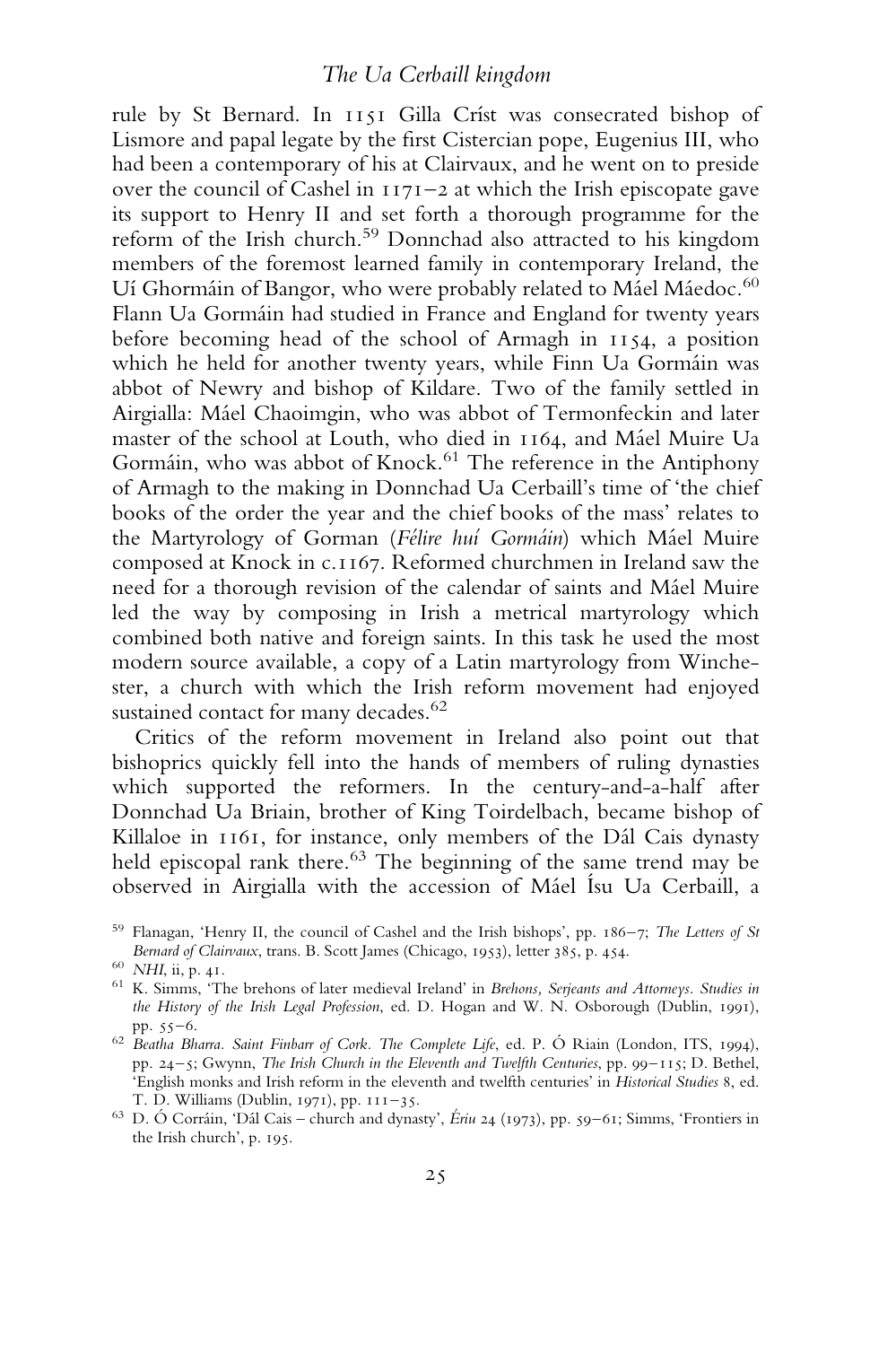#### Colonisation and conquest

kinsman of Murchad, to the bishopric of Louth/Airgialla in 1178 in succession to Aed Ua Cáellaide who resigned the bishopric in that year and retired to St Mary's, Louth, where he died and was buried in 1182.<sup>64</sup> At the risk of stating the obvious, Ireland was hardly unique in the post-Gregorian church in having aristocratic bishops and such bishops were not necessarily corrupt. Mael Isu Ua Cerbaill's commitment to reform was shown by his attendance at the synod called by the archbishop of Dublin and papal legate, Lorcán Ua Tuathail, at Clonfert in  $1179$ . On the death of  $\overline{U}a$  Tuathail in the following year it was Máel Ísu who provided a liber de miraculis to those gathering material in support of his canonisation.<sup>65</sup> Ua Cerbaill was also remembered with affection by the clergy of the Augustinian house of St Mary's, Clogher, for having consecrated their church and presented to it a chasuble and mitre.<sup>66</sup> Membership of a dynasty, in other words, did not necessarily imply a lack of religious fervour on the part of a particular bishop, and may have helped overcome opposition on occasion to aspects of the church's reorganisation. In Mael Isu's case, however, dynastic ties encouraged ambitions which led to the reopening of old wounds. In 1180 the archbishopric of Armagh became vacant and a nephew of Ruaidrí Ua Conchobair, Tomaltach, bishop of Elphin, was translated to the see, to the apparent displeasure of King Henry II.<sup>67</sup> Máel Ísu's visit to England in  $1181-2$  may have been embarked upon in connection with this matter and in 1184 he succeeded in temporarily ousting Tomaltach Ua Conchobair from Armagh and installing himself in his place as archbishop with the support of Murchad Ua Cerbaill and Hugh de Lacy.<sup>68</sup> Tomaltach regained his position in the following year, but Máel Ísu seems to have wished to prolong the dispute. He died in  $1187$ while returning from Rome and it seems likely that he had undertaken this arduous journey at least in part in pursuance of his claim to Armagh.<sup>69</sup> This was not the first occasion on which the merging of secular and religious politics had resulted in conflict between Clogher and Armagh, nor was it to be the last.<sup>70</sup>

<sup>&</sup>lt;sup>64</sup> Gwynn, 'Armagh and Louth in the twelfth and thirteenth centuries', p. 8; 'The Register of Clogher', ed. K. Nicholls, *Clogher Record*  $7(1971-2)$ , p. 389.

<sup>&</sup>lt;sup>65</sup> Gwynn, The Irish Church in the Eleventh and Twelfth Centuries, p. 136; Sharpe, Medieval Irish Saints' Lives, p. 28.

<sup>&</sup>lt;sup>66</sup> Nicholls, ed., 'Register of Clogher', p. 373.<br><sup>67</sup> A. Gwynn, 'Tomaltach O Connor, coarb of Patrick', *Seanchas Ardmhacha* 7 (1977), pp. 231–74; Flanagan, Irish Society, Anglo-Norman Settlers, Angevin Kingship, p. 263.<br><sup>68</sup> Pipe Roll 1181–2: The Great Roll of the Pipe for the Twenty-Eighth Year of the Reign of King Henry II

<sup>1181±1182</sup>, ed. J. H. Round (PRS 31, London, 1910), p. 148; A. Gwynn, `Ardee in the Middle Ages', *Louth Arch. Soc. Jn.* 11 (1946), p. 78.<br><sup>69</sup> AU s.a. 1187; Nicholls, ed., 'Register of Clogher', p. 387; NHI, ix, pp. 273<sup>-4.<br><sup>70</sup> See pp. 61–73.</sup>